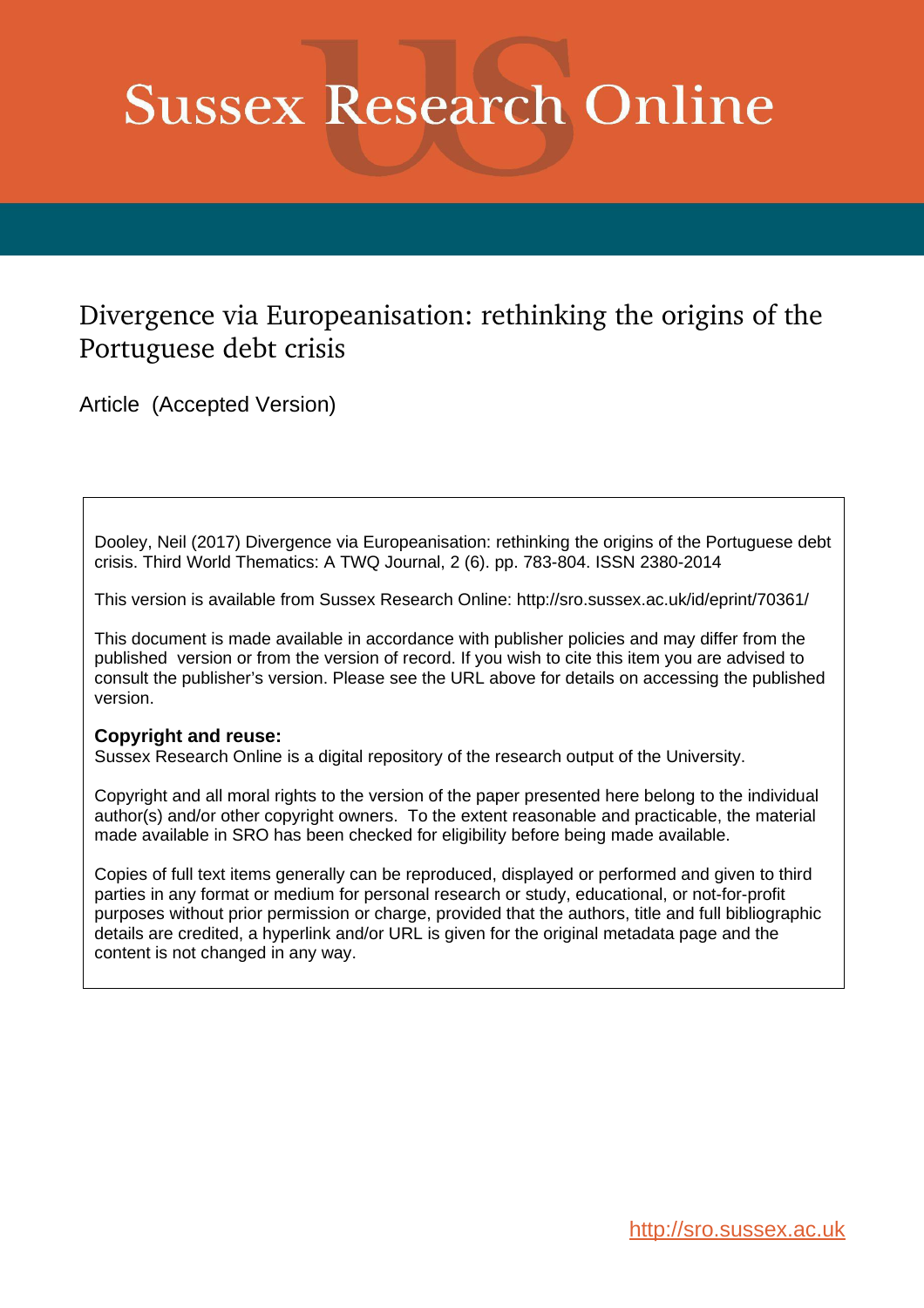# **Divergence via Europeanisation: Rethinking the origins of the Portuguese Debt Crisis**

Neil Dooley

*Department of Politics and Sussex European Institute, University of Sussex, Brighton, UK*

Corresponding Author: Neil Dooley

Address: Department of Politics, University of Sussex Brighton, BN1 9SJ, UK.

Email: [N.Dooley@sussex.ac.uk](mailto:N.Dooley@sussex.ac.uk)

Twitter: @NeilDooley

Biographical Note: Neil Dooley is a Lecturer in Politics in the Department of Politics at the University of Sussex, where he teaches European Union Politics and International Political Economy.

Acknowledgments: The author would like to thank Paul Taggart for his helpful comments on an earlier draft of this article. All mistakes remain my own.

Funding and grant-awarding bodies: This research received no specific grant from any funding agency in the public, commercial or not-for-profit sectors.

Word count including references and endnotes: 9155

Declaration of Conflicting Interest: The author declares that there is no conflict of interest.

The Version of Record of this manuscript has been published and is available in *Third World Thematics: A TWQ Journal*, Neil Dooley (2017): "Divergence via Europeanisation: rethinking the origins of the Portuguese debt crisis", Third World Thematics: A TWQ Journal,<http://dx.doi.org/10.1080/23802014.2017.1381571>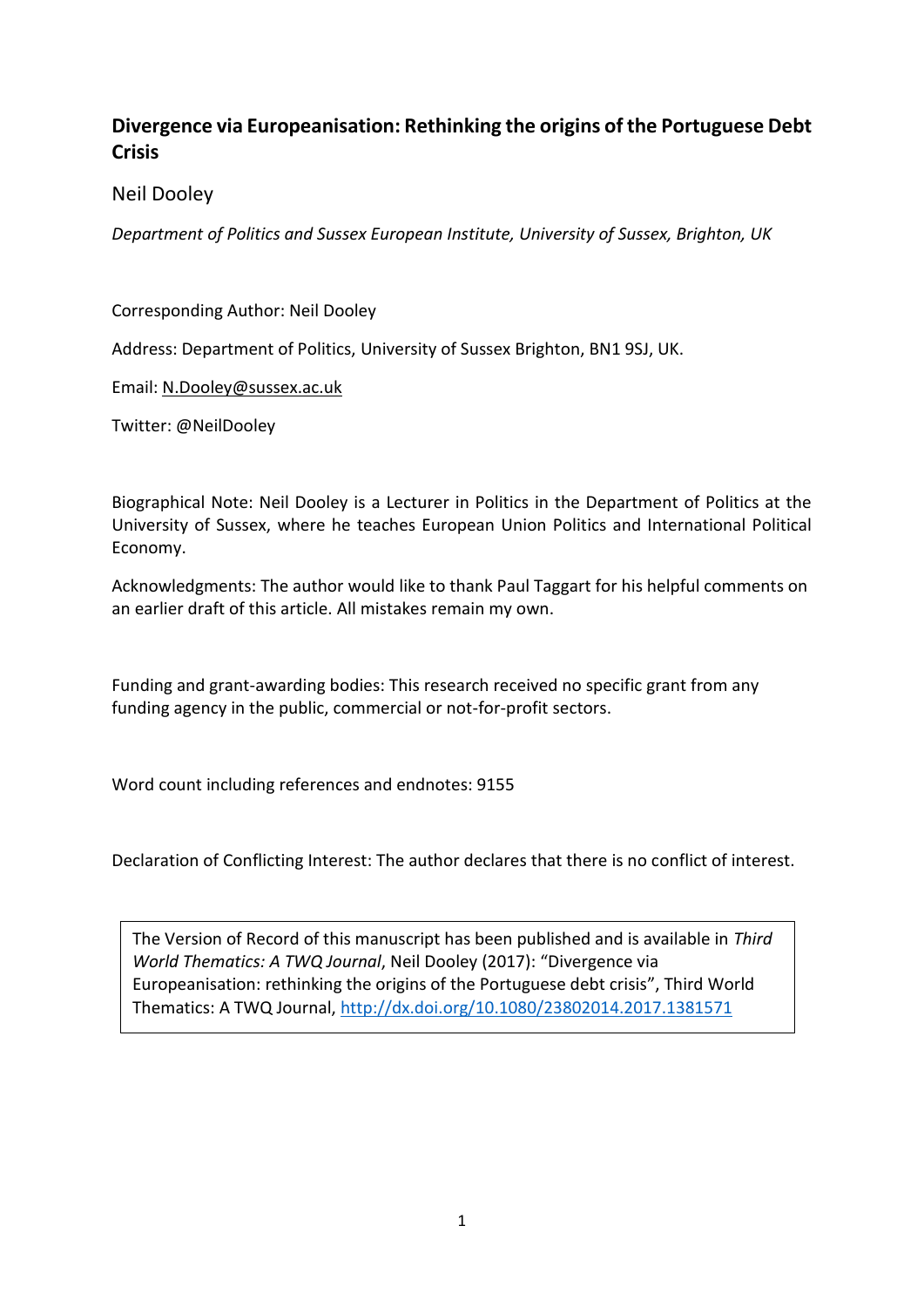# **Divergence via Europeanisation: Rethinking the origins of the Portuguese Debt Crisis**

**Abstract:** A founding myth of the euro was that profound economic convergence could be achieved across the core and periphery of Europe. Scholarship from within Comparative Political Economy (CPE) has compellingly pointed to this myth of convergence as the fundamental mistake of the euro project. <sup>1</sup> Economic and Monetary Union was applied across a range of incompatible varieties of capitalism with little appreciation for how difficult it would be for peripheral economies to overcome long standing institutional stickiness. Yet, while institutional stickiness tells us much about the causes of *declining competitiveness*, it tells us much less about the origins of brand new patterns of *debt-led growth*. This article modifies this CPE account by drawing attention to the much overlooked case of Portugal. In contrast to CPE's emphasis on institutional stickiness, this paper explores the ways in which negotiation of European integration has been generative of institutional transformation leading to *debtled* growth in Portugal. By combining Europeanisation with CPE, this article shows that, far from an inability to do so, in the case of Portugal, it has been the attempt to 'follow the rules' of European Integration that explains its damaging patterns of debt-led growth.

**Keywords:** Eurozone Crisis; Europeanisation; Comparative Political Economy; Periphery; Portugal

# **Introduction**

The notion that projects of economic convergence were not promoted efficaciously enough by the European Union or its member states resonates throughout numerous strands of opinion on the eurozone crisis. This article develops a competing interpretation. By tracing the much overlooked case of the Portuguese economic crisis, I show how existing attempts at the promotion of economic convergence by European and Portuguese elites, *at their most successful,* were generative of unanticipated patterns of divergence. National and EU elites alike have tended to subscribe to a common sense belief that European integration would lead to processes of economic convergence among member states.<sup>2</sup> As Hall notes, an 'element of prophecy was built into this mythology' which remained, of course, unfulfilled.<sup>3</sup>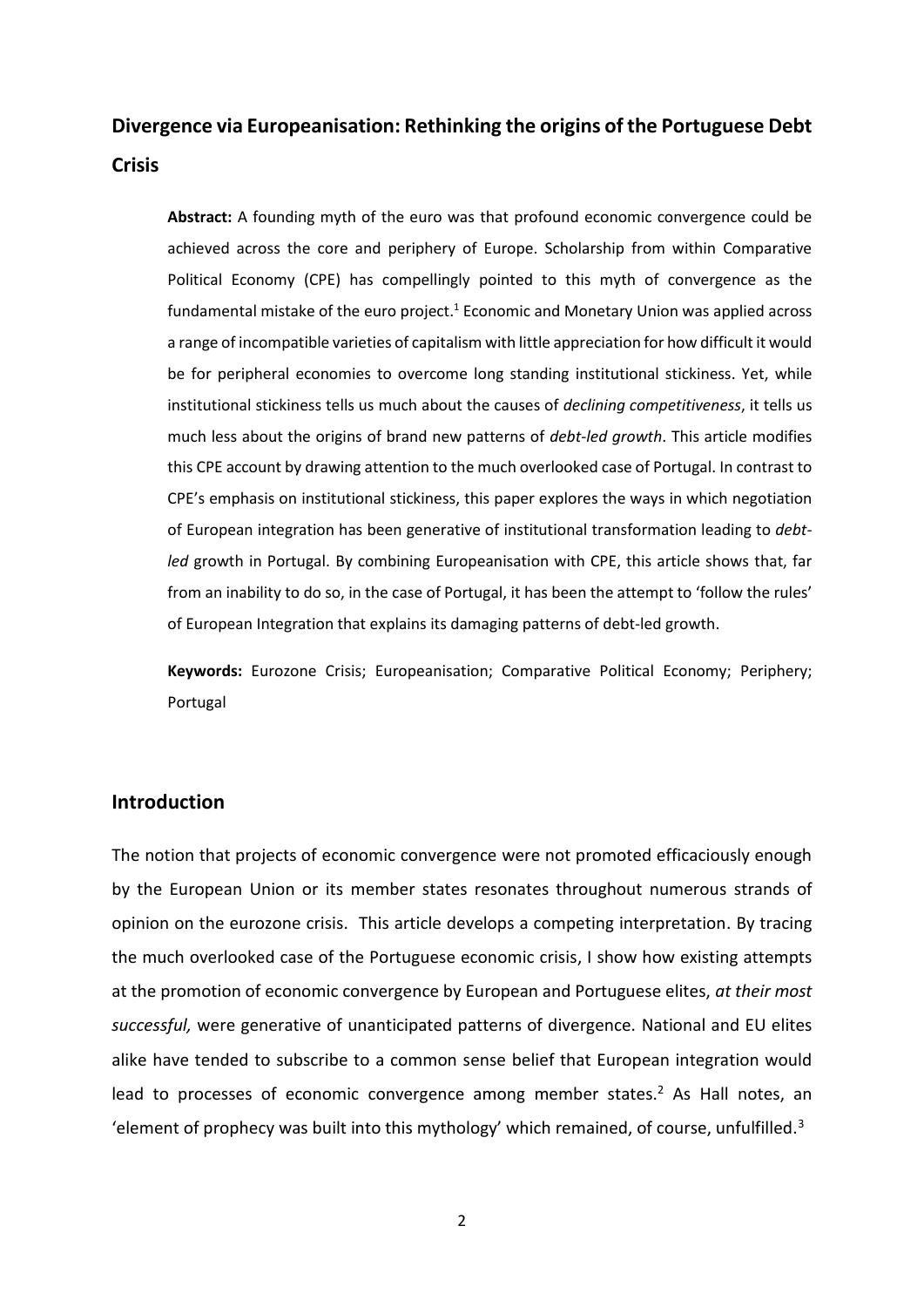I outline this rethinking of the crisis in Portugal over three main sections. In the first section I show how the literature on Comparative Political Economy (CPE) emphasises the role of *institutional stickiness* as a central cause of the eurozone crisis*.* It sheds light on a foundational inequality in European integration. Economic and Monetary Union (EMU) was applied across a range of incompatible varieties of capitalism with little appreciation for how difficult it would be for peripheral economies such as Portugal to overcome long standing peripheral trajectories of economic development.

Section two takes this argument further by proposing the need to recognise that economic divergence can be caused just as much by *institutional transformation* as it can by institutional stickiness. I draw on Europeanisation theory to show that while a focus on institutional path dependency under EMU can tell us much that is useful about the specifics of Portugal's economic divergence with core EMU, CPE, especially Varieties of Capitalism (VoC), tells us very little about institutional transformation leading *to debt-led growth*.

Section three takes this framework and outlines how EU projects of convergence became generative of divergence via institutional transformation. I trace Portugal's Europeanisation, and show how the Portuguese variety of capitalism did not simply persist following EMU. Rather, Europeanisation of banking and finance during the 1980s and 1990s transformed the Portuguese economy into a brand new and unanticipated debt-led growth regime, leaving the economy in a particularly vulnerable position upon entering EMU.

The key contribution of this paper is the drawing together of literature from CPE and Europeanisation to show that accounts of the crisis in the European periphery are incomplete without taking account of both institutional stickiness and institutional transformation as components of economic divergence. Recognising this leads to the central claim of this article: it was as much Portugal's attempt to 'follow the rules' of European Integration, as its failure or inability to, that explains its current difficulties.

# **Institutional Stickiness: Comparative Political Economy and the Portuguese Crisis**

A founding myth of the euro was that all member states could and should converge with each other. On the one hand, as set out in the Maastricht Treaty's 'convergence criteria', it was anticipated that the stringent conditions imposed by the EU on member states would force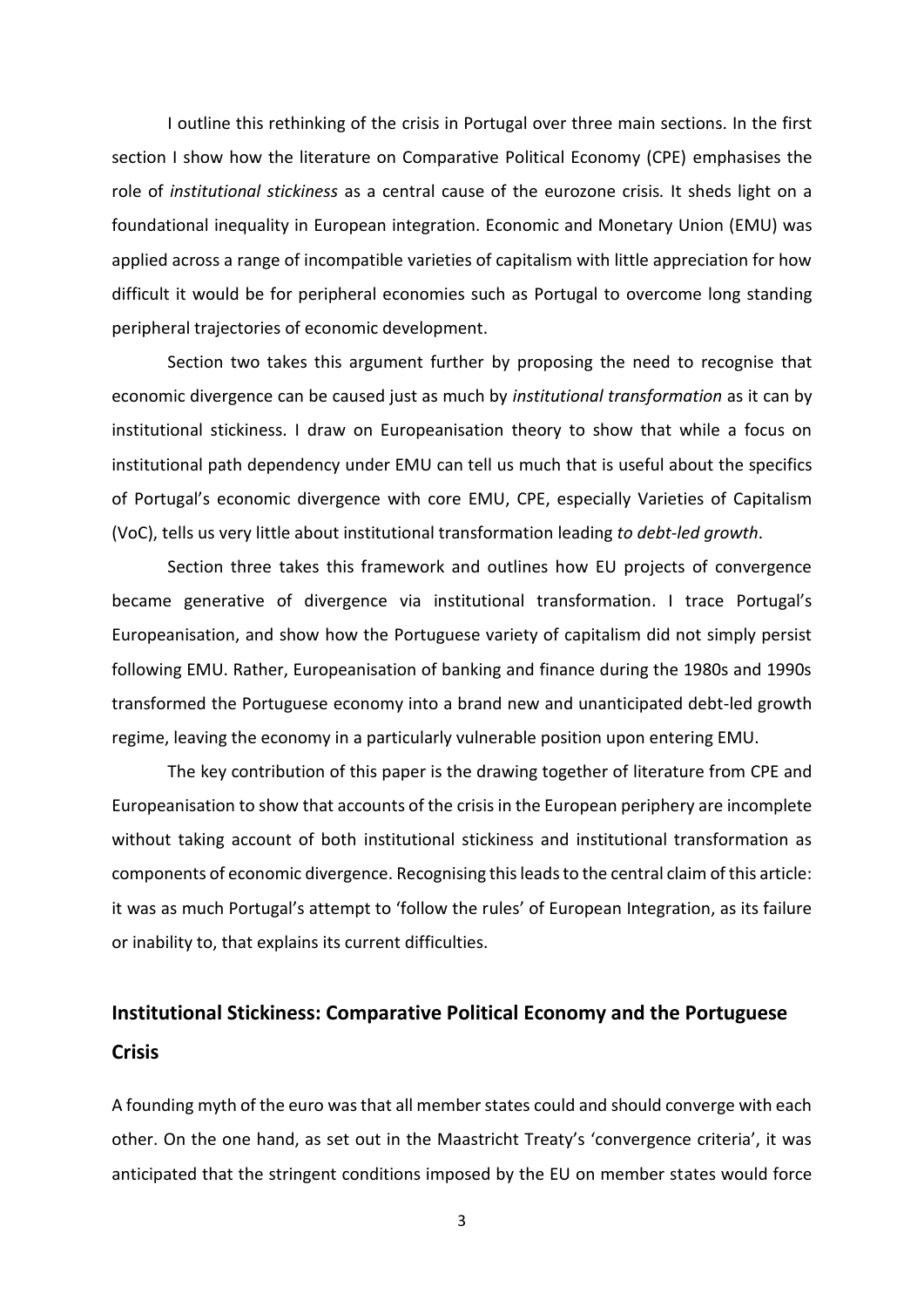structural reform and lead to convergence of inflation levels, convergence of government deficit and debt levels relative to GDP, exchange rate stability culminating in a single shared currency, and interest rate stability. The Delors report on EMU even made it clear that the success of the euro depended, inter alia, on *'[g]reater convergence of economic performance'.*<sup>4</sup> On the other hand, for the so-called peripheral countries, convergence was also suggestive of more profound growth-rate and per capita income convergence with Western Europe, as well as an (unproblematised and often vaguely defined) project of modernisation and development.<sup>5</sup> Participating in the euro and the Single Market tended to be viewed by the periphery as a 'challenge for development'<sup>6</sup> wherein Greece, Ireland, and Portugal could each leave their 'peripheral' pasts behind and converge, in terms of their competitiveness, levels and forms of economic development, with their advanced Western European neighbours. As the late former Prime Minister and President of Portugal Mário Soares put it in a 1985 interview with *Le Monde:*

'No if we did not want to miss out on the end-of-the-century technological revolution, we absolutely had to join Europe. Now is the time!'7

Of course, the problems facing such visions of convergence were infamous even before the crisis hit. This first section shows how convergence in terms of competitiveness vis-à-vis the European core was always unlikely, if not impossible for Portugal because of the specificities of its 'sticky' national institutions. To make this argument I draw on the work of Comparative Political Economy (CPE) scholars such as Alison Johnston, Bob Hancké, and others to explore the causes of Portugal's declining competitiveness under EMU.<sup>8</sup> In doing so I establish the central role of institutional path dependency ('stickiness') in CPE accounts of the eurozone crisis.

#### *The Institutional Roots of the Portuguese Crisis*

The story of Portugal's economic crisis is perhaps less well-known than that of its fellow beleaguered peripheral European countries.<sup>9</sup> After a decade of stagnant growth and in the context of a broader eurozone crisis, Portugal applied for a €78 billion euro bailout from the EU and IMF in April 2011. Portugal's path to crisis differs in important ways from the rest of the periphery. Several divergences are worth noting initially. First, in stark contrast to the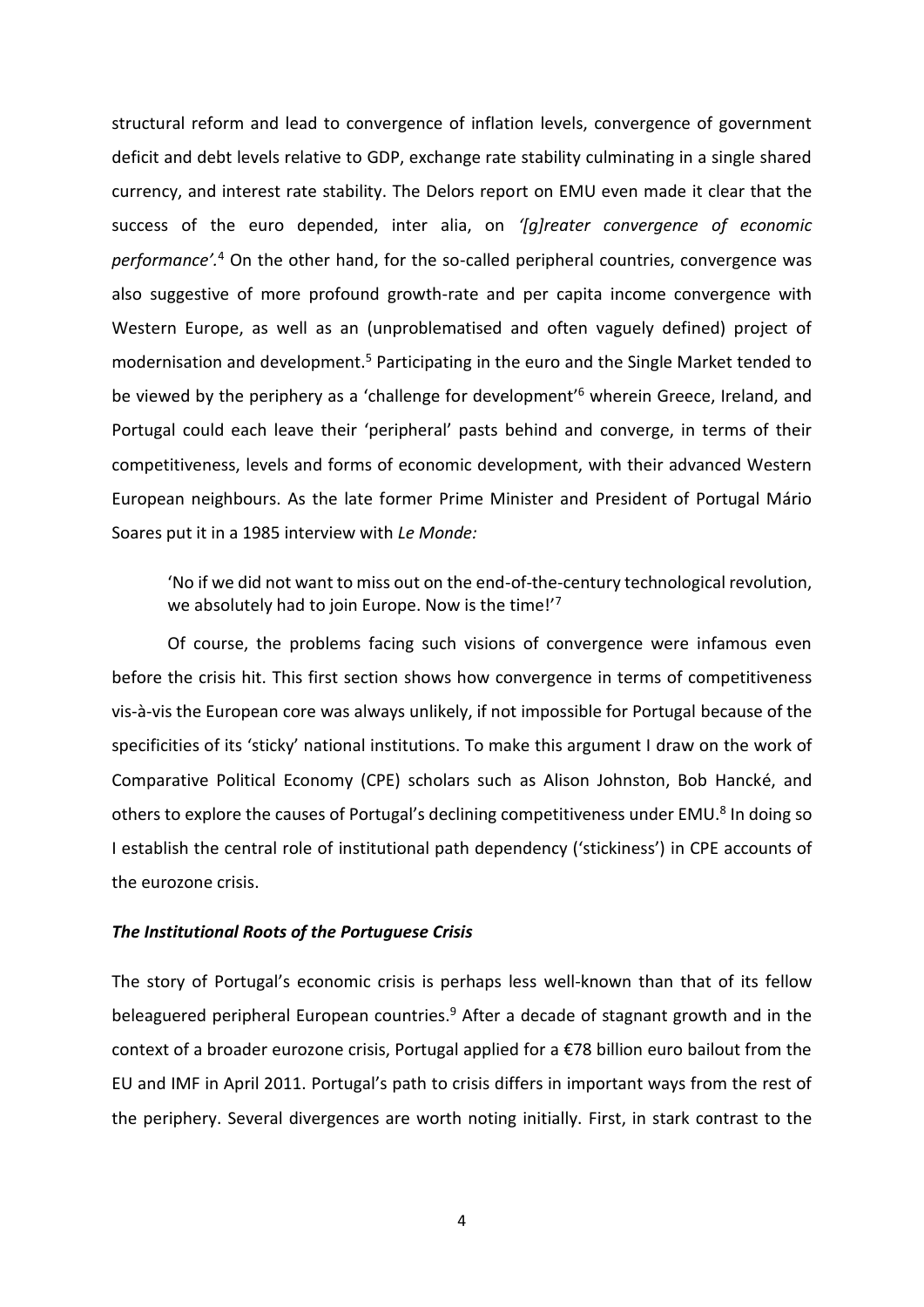overheating of the Irish and Spanish economies during EMU membership, Portugal experienced anaemic rates of growth (see figure 1).<sup>10</sup>

#### **[Insert Figure 1 here]**

Second, figure 2 shows that Portugal failed to converge in terms of GDP per capita with either its euro area partners, or its fellow so-called 'cohesion countries'. 11

## **[Insert Figure 2 here]**

Third, Portugal certainly had fiscal problems. It first breached the Excessive Deficit Procedure (EDP) in 2001 and consistently ran large fiscal deficits throughout the 2000s, yet its public debt to GDP ratios tended to be around 10 per cent over that of Germany, never approaching Greek proportions (see figure 3).

# **[Insert Figure 3 here]**

Fourth, as figure 4 shows, Portugal began to experience a widening current account deficit much earlier than the other peripheral countries. As early as 1995, Portugal's current account deficit began to widen dramatically, which sets it very much apart, not just from Germany, but from Spain, Greece, and Italy.

## **[Insert Figure 4 here]**

A Comparative Political Economy (CPE) approach can shed light on Portugal's particular path to crisis. Although broad and diverse, CPE approaches to the study of the eurozone crisis can be argued to make three central observations.<sup>12</sup> First, national institutions matter: different institutional configurations of EMU member states produce different economic capacities and problems, develop over long periods of time and are 'sticky' or path dependent.<sup>13</sup> Second, EMU advantaged the institutional configurations of the core and disadvantaged those of the periphery in various ways. Third, core EMU countries have certain non-price competitive advantages over peripheral countries. I briefly elaborate on each observation by drawing on the work of Hancké, Johnston, Jones and others, and by relating them to the case of Portugal.

First, CPE approaches focus primarily on identifying the specificities of wage bargaining systems wherein peripheral economies such as Portugal diverge in important ways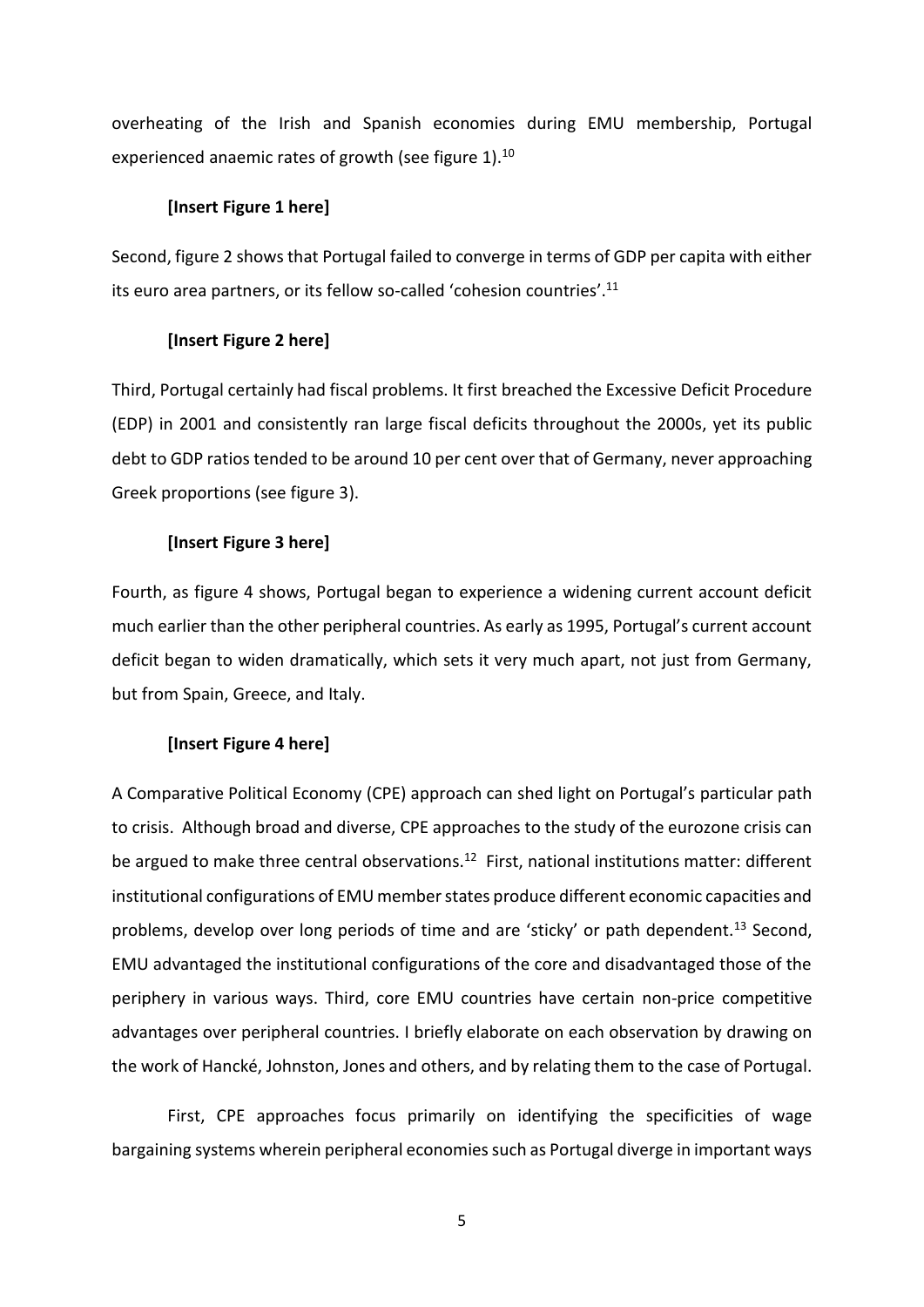from the EMU core. Portugal has a specific history of institution building, associated with the Southern European Mixed Market Economy (MME) variety of capitalism, which sets it apart from the Coordinated Market Economies (CMEs) and Liberal Market Economies (LMEs) of core Europe.<sup>14</sup> As Höpner and Lutter put it, given the 'stickiness' of wage bargaining systems which have been 'established over many decades, with coordinated wage systems being particularly difficult to emulate' - the German case is a 'relic of a historical stroke of luck'.<sup>15</sup>Interestingly, in the case of Portugal, Royo and others observe strong corporatist tendencies.<sup>16</sup> It is worth noting that during the 1980s, centre-right governments set up systems of social dialogue and concertation at the macro level and succeeded in establishing the Standing Committee for Social Concertation (CPCS) which was enabled social dialogue at the national level between Trade Union confederations, Employers' Associations and the state. The CPCS has led to the signing of several tripartite agreements and has made it possible, especially during the 1980s and 1990s, for successive governments to ensure public support for wage bargains linked to important macroeconomic goals such as accession to the EEC and membership of the euro. 17

However, Royo and others also note that this corporatist style system is marked by the twin legacies of Portugal's recent authoritarian past and a polarising democratisation process, each of which have resulted in a lack of coordination and trust. <sup>18</sup> The institutional character of post-revolution Portugal leaned towards the radical left during the late 1970s, but has certainly been watered down in the decades since. Nevertheless, opposition from trade union confederations has tended to lead Portuguese governments to abandon plans dealing with employers' demands for greater flexibility on dismissals and the reduction of the associated costs, greater working time flexibility and lower overtime pay.<sup>19</sup> This tends to lead to negotiation stalemates, especially during the 2000s, and organised labour's political influence is relatively stronger than organised business.<sup>20</sup>

Yet in many respects, trade unions in Portugal are relatively weak. Royo notes that since democratisation, Portugal's trade union structure has evolved as highly fragmented and union membership has been in decline. $21$  There are no representation criteria in Portuguese law which effectively means that all trade unions in Portugal are considered representative, regardless of their actual membership levels.<sup>22</sup> This means that employers can bypass the strongest unions in a workplace and instead reach agreement with the unions that may be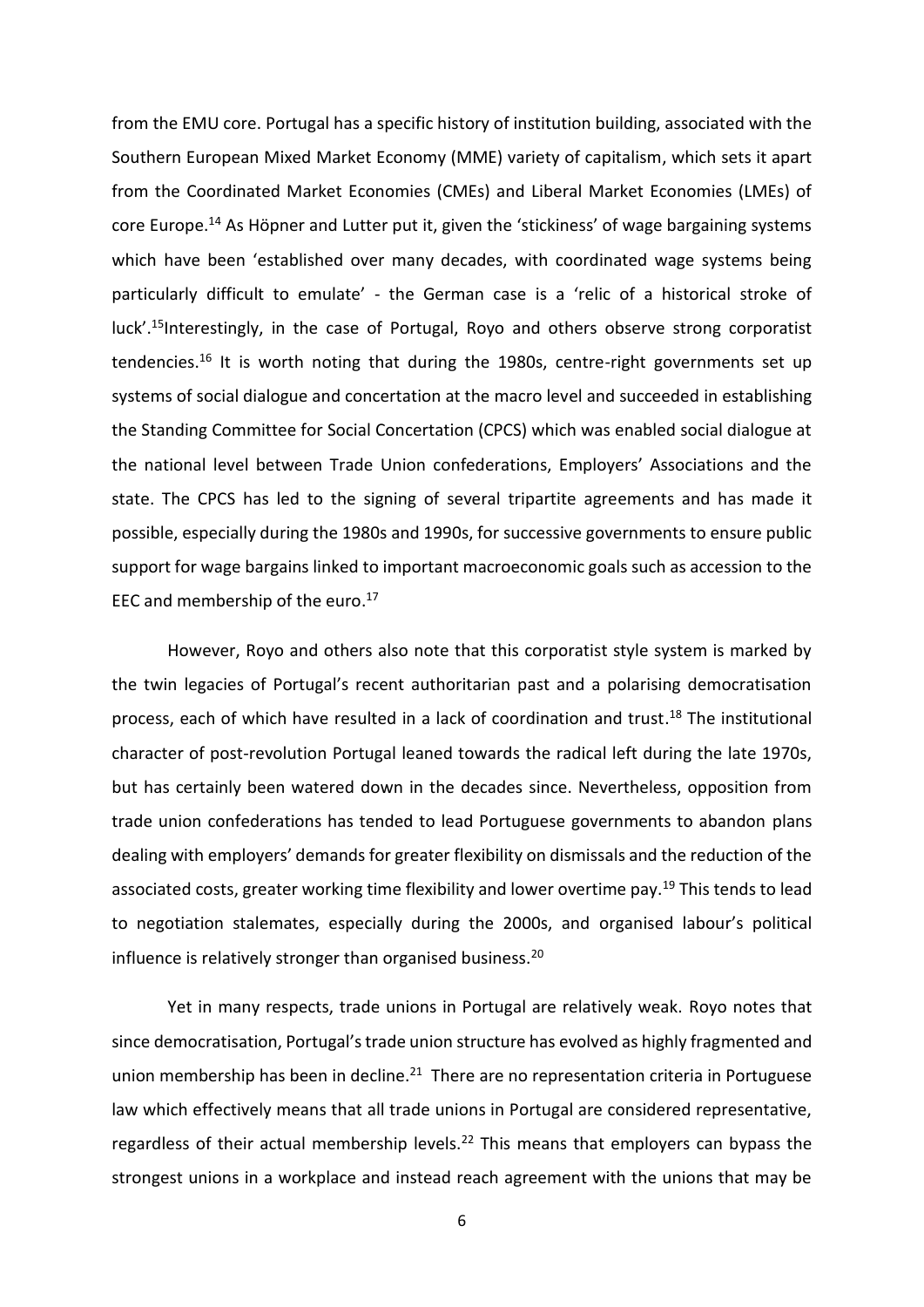more accommodating.<sup>23</sup> In addition, collective agreements effectively apply to all workers, not just those who are members of the union doing the negotiating. This lowers the incentive to join a trade union, as workers will benefit from agreements anyway.<sup>24</sup> The result is a lack of uniform conditions nationally and significant variations in wage levels across different sectors.<sup>25</sup>

The second observation recognises that such specificities of Portugal's national specific institutions are by no means the whole story. Johnston and Hancké link these different national institutions to the design flaws of EMU.<sup>26</sup> Johnston focuses on the link between different wage bargaining systems and the instability of the euro. She shows that whilst institutional differences long predate the euro, they became existential threats under EMU. As the argument goes, EMU transformed sectoral labour market governance in the European periphery and prompted a steady rise in the relative prices of sheltered/nontradeable sectors, vis-à-vis the core.<sup>27</sup> There are three broad reasons for this. First, CMEs such as Germany with coordinated wage bargaining systems have the institutional resources to control wage growth in sheltered and non-sheltered sectors, while MMEs tend to only achieve some wage moderation in non-sheltered, export-oriented sectors.<sup>28</sup> Second, Johnston recognises that despite this institutional asymmetry, during the 1990s, the EU provided political and economic costs to rising inflation across all countries. However, having joined the euro, the institutions and constraints no longer existed. Without these tight fiscal rules at the EU level national wage negotiators (especially in sheltered sectors) could allow wages to rise. Finally, countries like Portugal also lost important tools to manage declining competitiveness, such national central banks that were averse to inflation, and currency devaluations. MME tend to lack the institutions necessary to produce low inflation, and thus, ended up with higher real exchange rates and relatively declining competitiveness.<sup>29</sup>

Reis notes that it is often cited that unit labour costs in Portugal rose almost 20 per cent relative to those in Germany during the period 2000-2007.<sup>30</sup> Portugal actually achieved a slowdown in the growth of relative real unit labour costs after the introduction of the euro, yet what is important is that they still continued to rise. Relative increases in the cost of labour in Portugal were not associated with higher productivity, in fact, as Blanchard notes, it nearly vanished.<sup>31</sup> Blanchard notes that productivity growth in the business sector fell to around one per cent between 2004 and 2005 (it was three per cent in the 1990s) and Jones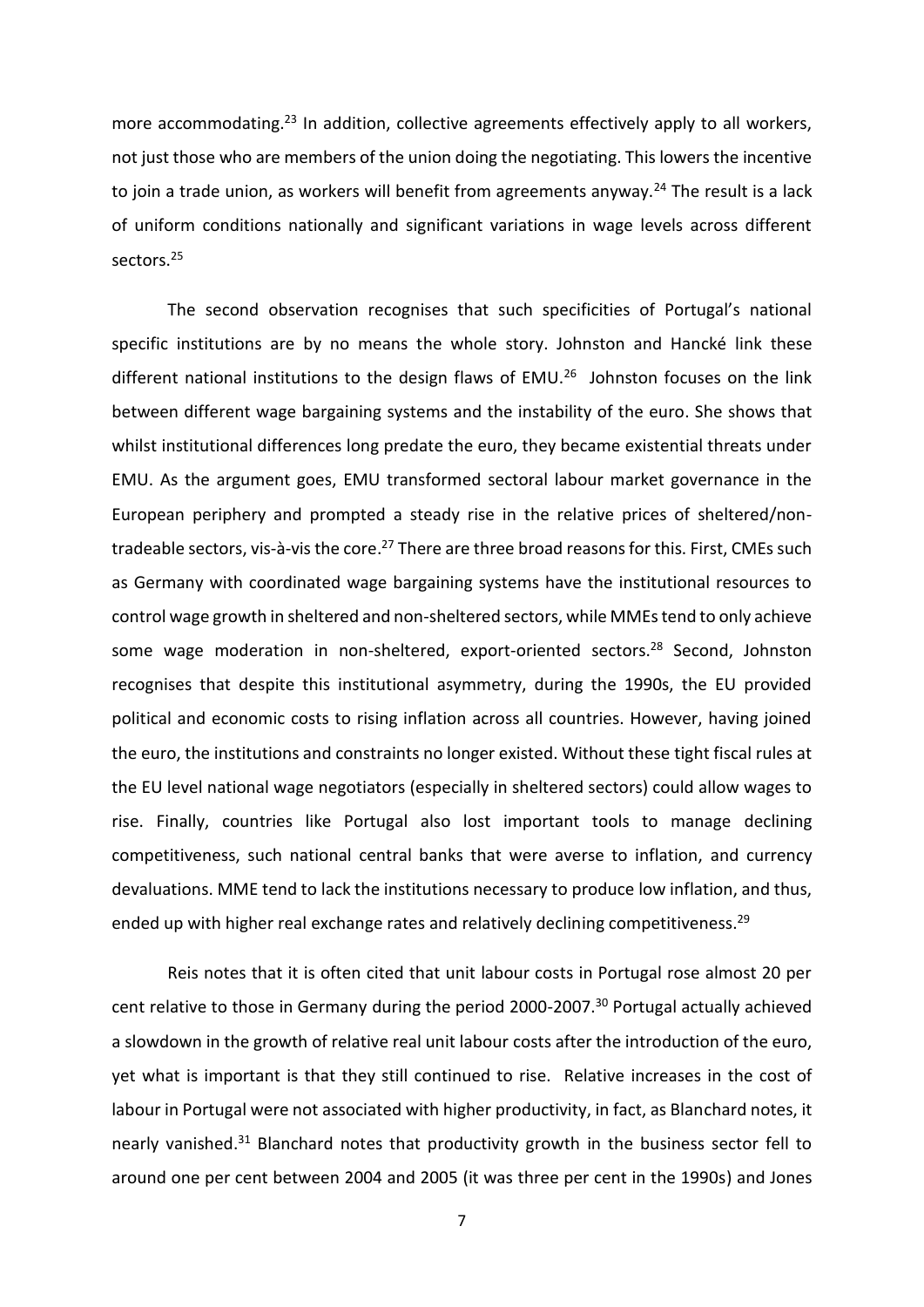notes that total factor productivity grinds to a halt.<sup>32</sup> This meant that as even nominal wage growth decreased over the 2000s, any competitive advantage which could have been gained was offset by continued increase in relative labour costs and a decline in productivity growth.<sup>33</sup> As the argument goes, this contributed to Portugal's widening current account deficit.

Third and finally, Nölke shows how CPE approaches can explain institutional sources of declining competitiveness aside from relative unit labour costs.<sup>34</sup> CMEs or export-oriented economies such as Germany have an institutional advantage in building up incremental innovations in high-quality manufacturing, 'based on a sophisticated system of skill formation, in particular through vocational training' but also through relative job security and traditions in long term investment practices. <sup>35</sup> Peripheral economies typically have more of an advantage in the production of low to medium quality goods which rest on a more uneven system of skill formation. This has a number of consequences, not least of which is the vulnerability to competition from emerging economies outside of the EU single market.<sup>36</sup>

Portugal's economy has been characterised by a historic lack of large firms, a predominance of SMEs, and a high prominence of low-to-medium technology manufacturing exports. While SMEs employ 66.5 per cent of workers in the EU 27, in Portugal the figure is 76.9 per cent. Of these, employment is concentrated in micro firms more than it is in the rest of the EU (44.3 per cent and 33.5 per cent respectively).<sup>37</sup> Although Portugal's merchandise exports are now fairly diversified and its exports have moved in higher value products, during the 1990s and early 2000s traditional, low-technology goods featured prominently in Portugal's exports. These sectors proved extremely vulnerable to international competition from East Asia and Central and Eastern Europe over the 1990s and 2000s.<sup>38</sup> As the Banco de Portugal notes, although Portuguese exports (excluding energy) grew 5.4 per cent between 1997-2006, market share declined -2.1 per cent over the same period.<sup>39</sup> In particular, Portugal experienced declines in the "textiles, textile products, leather and footwear" sector from the period 1997-2006, mainly in favour of China and East Asia following the ending of the Multi-Fibre Agreement which had placed restrictions on the quantities of textiles and clothing that could be exported from developing countries to developed countries. Following the 2004 EU enlargement, Portugal also lost market share in the export of "motor vehicles, trailers and semi-trailers" over the period 2002-2006, in favour of the relatively highly skilled, low wage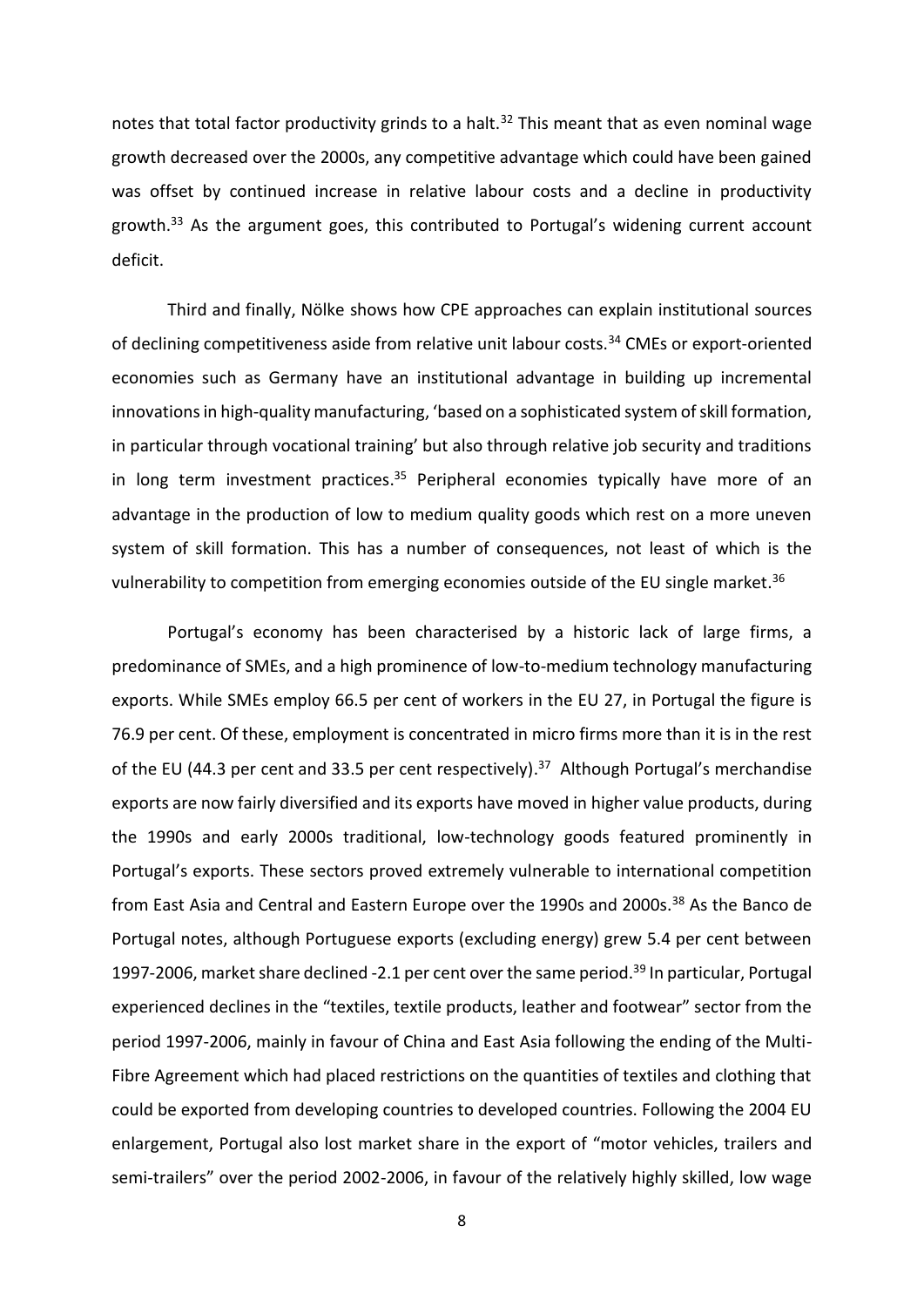labour markets of Central and Eastern Europe.<sup>40</sup> Portuguese exports have been traditionally relatively vulnerable to international competition, and as Leao and Palacio-Vera note, the market share of Portuguese exports in the EU15, the destination for 71 per cent of Portuguese exports in 2008, declined by 33 percent between 2003 and 2009.<sup>41</sup>

Although critical of this so-called 'competitiveness hypothesis', Jones argues that a CPE account should be able to identify divergence of the periphery from the core in terms of five factors: an acceleration in the relative growth of unit labour costs, rising inflation, deceleration in productivity growth, deterioration in export performance and a deterioration of the current account.<sup>42</sup> As shown, and as Jones recognises, the Portuguese case reflects these divergences.<sup>43</sup> First, although Portugal experiences a slowdown in the growth of relative real unit labour costs after joining EMU (see figure 5), and a slowdown in the appreciation of the real effective exchange rate, both indicators of relative cost competitiveness continue to worsen relative to Germany, just at a slower pace.

#### **[Insert figure 5 here]**

Second, domestic price inflation also worsens and labour productivity grinds to a halt. Third, Portugal's labour productivity grinds to a halt during the 2000s. Fourth, Portugal's export performance deteriorates between 1999 and 2007. Finally, as figure 4 shows, this all shows up in Portugal's widening current account deficit.

These five economic divergences faced by Portugal tell the story of its specific path to crisis. Central to the emergence of these divergences is that Portuguese institutions proved resistant to change in the context of EMU. Yet, compelling as this CPE account is, tracing the lack of institutional transformation is far from exhaustive. As I show in the following section, this account is incomplete, even misleading, without taking into account the role played by institutional transformation in the emergence of debt-led growth in the Portuguese economy.

# **Accounting for Institutional Transformation: Europeanisation**

Focusing only on the path dependencies of the Portuguese variety of capitalism can cause us to overlook the real and significant institutional transformations that the Portuguese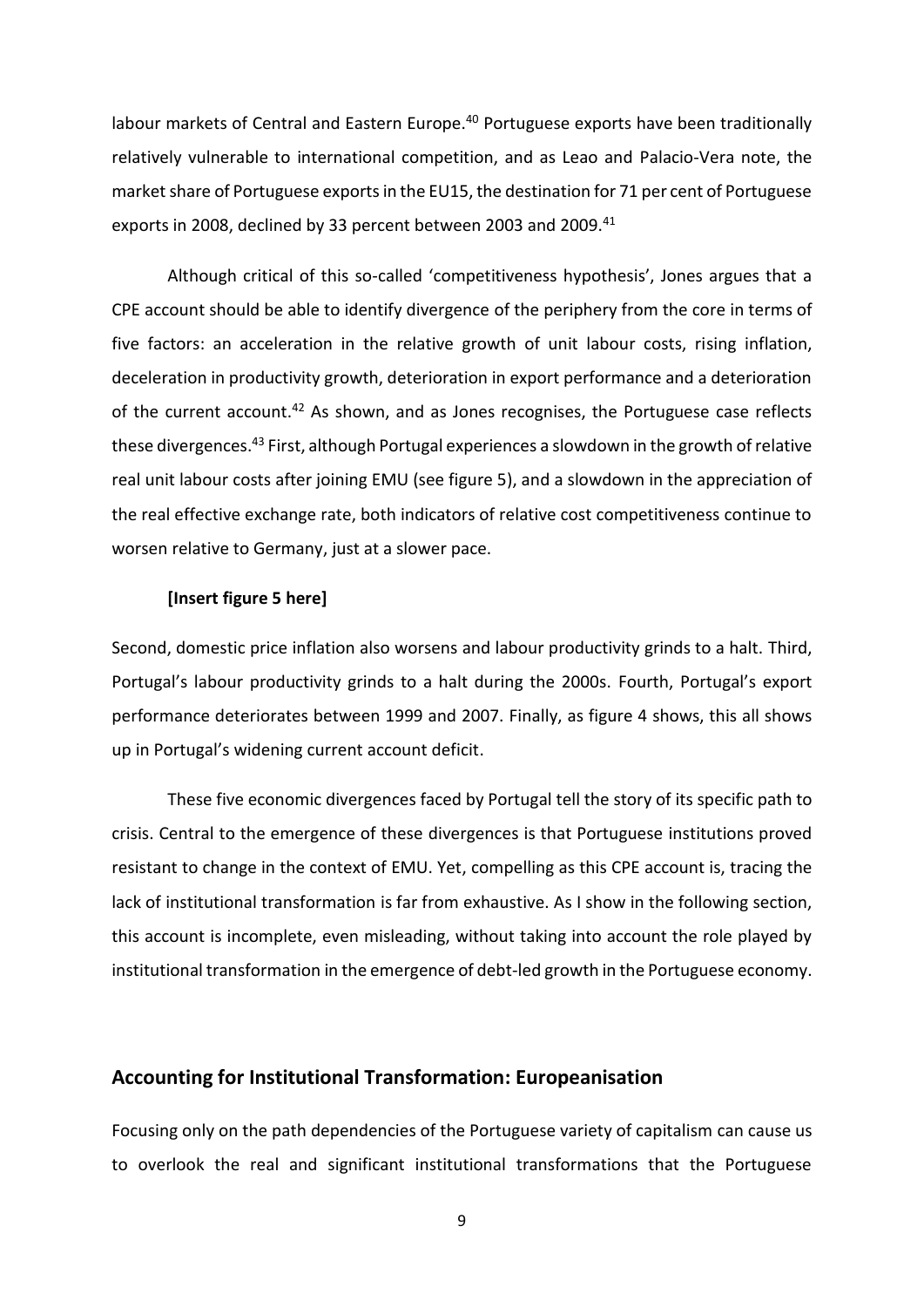economy did experience. The problem is not that institutional stickiness or EMU design flaws do not matter. The real problem is that perspectives emphasising this 'perfect storm' of sticky national divergences within an 'unfit-for-purpose' EMU problematically assume that the lack of institutional transformation exhausts the *origins of divergence* in Portugal's political economy. The logic is simple - the periphery diverged because it didn't transform. Portugal experienced speculative pressure in 2011 because of its competitiveness problems in the years before. Yet, as I show, the very distinctive form of crisis encountered by Portugal suggests that something is missing from this formulation.

In this section I draw on the literature on Europeanisation to develop a new account of the origins of the crisis in the periphery which can complement CPE's sensitivity to path dependent national varieties of capitalism under a flawed in design EMU. Bringing these two literatures together makes it possible to propose that the economic divergence experienced by Portugal involved not only institutional stickiness, but also institutional transformation*.* Portugal's crisis is about more than a failed attempt to converge. This approach makes it possible to show how Portugal's attempt to participate in *projects* of convergence was generative of *processes* of divergence.

#### *Disentangling 'divergence' from 'institutional stickiness'*

Focusing on the resilience of path-dependent institutions can certainly help us explain Portugal's declining competitiveness under EMU, but it downplays the commensurate importance of institutional transformation in the generation of Portugal's debt-led growth.<sup>44</sup> The key strength of CPE more generally is also its major limitation. That is its meta-theoretical foundations in historical institutionalism, approaches which, as Thelen notes have quite poor records in explaining institutional change.<sup>45</sup> This makes a lot of sense if we consider the origins of the approach. It first emerged as a critique of the hyper-globalist thesis and makes the argument that national models of capitalism can resist transformation in the face of external pressure for convergence.<sup>46</sup> Because institutions are 'sticky', these approaches have a strong tendency to emphasize continuity through time in the basic structure and logic of models of political economy. <sup>47</sup> CPE scholars consequently have less to say about institutional change over time because as, Thelen puts it,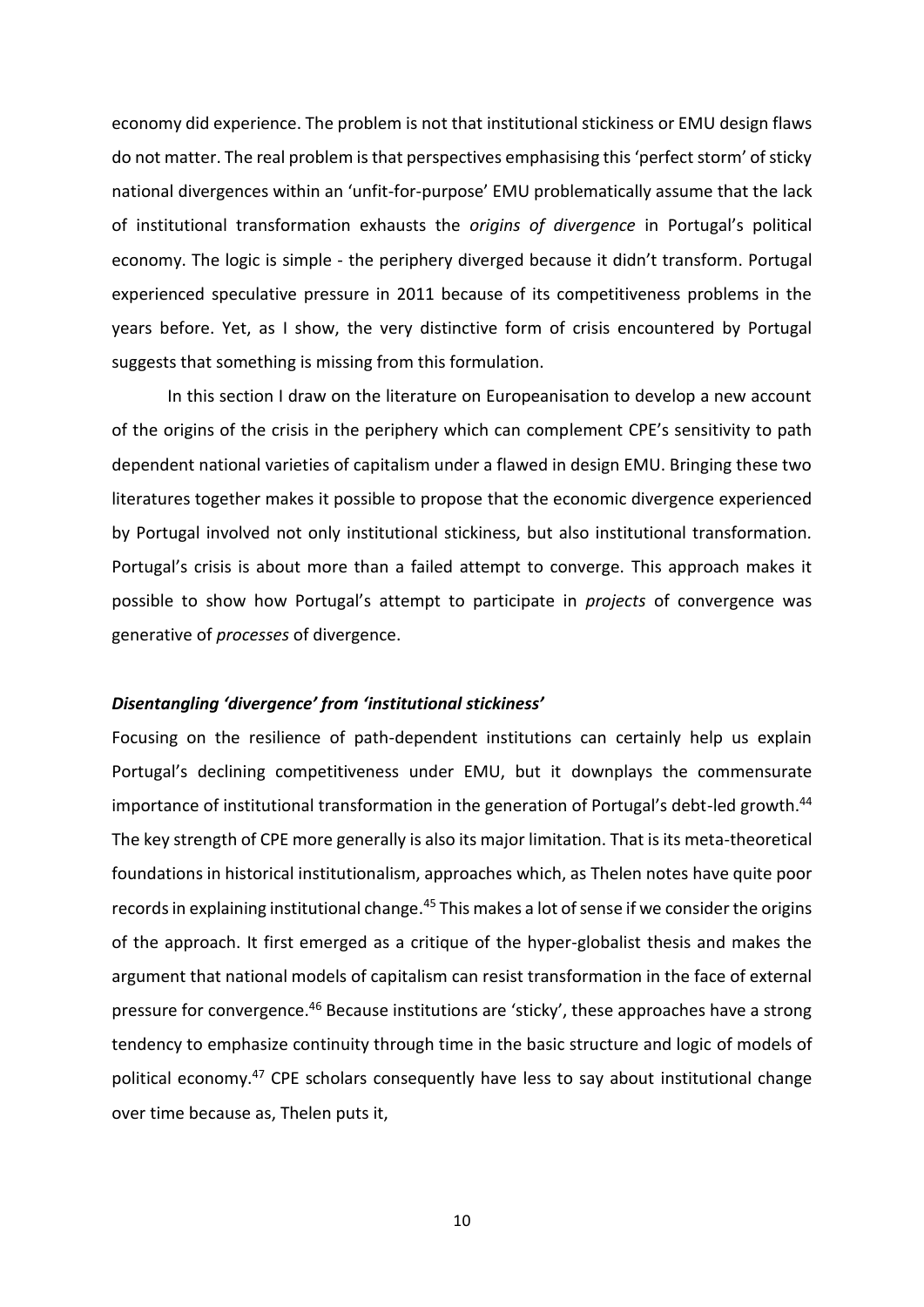[The] idea of persistence is virtually built into the definition of an institution, it should perhaps not be a surprise that the question of change is a weak spot in the literature as a whole, and indeed across all varieties of institutionalism.<sup>48</sup>

Perspectives emphasising institutional stickiness overlook the fact that simply because a country has 'failed to converge' it does not mean that 'things have stayed the same'. Failing to generate competitive economic growth does not mean a simple persistence of tradition (i.e., emphasising the legacy not just of Portugal's revolution, but of the authoritarian *Estado Novo* in its wage bargaining system).<sup>49</sup> When Portugal, Greece, Ireland and others attempted to reform and modernise during the 1990s and 2000s, their efforts to do so resulted in significant and dramatic changes to their political economies, because transformation was an outcome of the attempt to reform and modernise. Had Greece and Portugal not attempted reform, they would not have transformed in quite the same way. Ultimately, a theory of institutional stickiness shuts down a myriad of interesting and important questions about the role of institutional change in generating economic divergence in these countries.

This overlooking of institutional change can be addressed by bringing CPE into dialogue with the literature on Europeanisation. Scholars of 'Europeanisation' study a country's 'domestic adaptation to European regional integration'.<sup>50</sup> Bringing in this literature has the additional benefit of addressing certain strands of CPE's, especially VoC's relatively weak conception of the international. For the latter, external pressure will not lead to domestic change, it will only shed light on and confirm existing national specificities. All meaningful change comes from within.

#### As Featherstone notes:

Thus the approach would support hypotheses of path dependency in relation to external pressure and would stress the resilience of the particular market model in interpreting such pressures'.<sup>51</sup>

Europeanisation on the other hand takes the possibility of domestic transformation as a result of adaptation to European regional integration as its starting point.

Similar to CPE, Europeanisation literature has recognised that domestic adaptation to European integration is very unlikely to lead to convergence; as Radelli puts it, 'Diversity of domestic responses – across countries, institutions, and policy domains – has become a key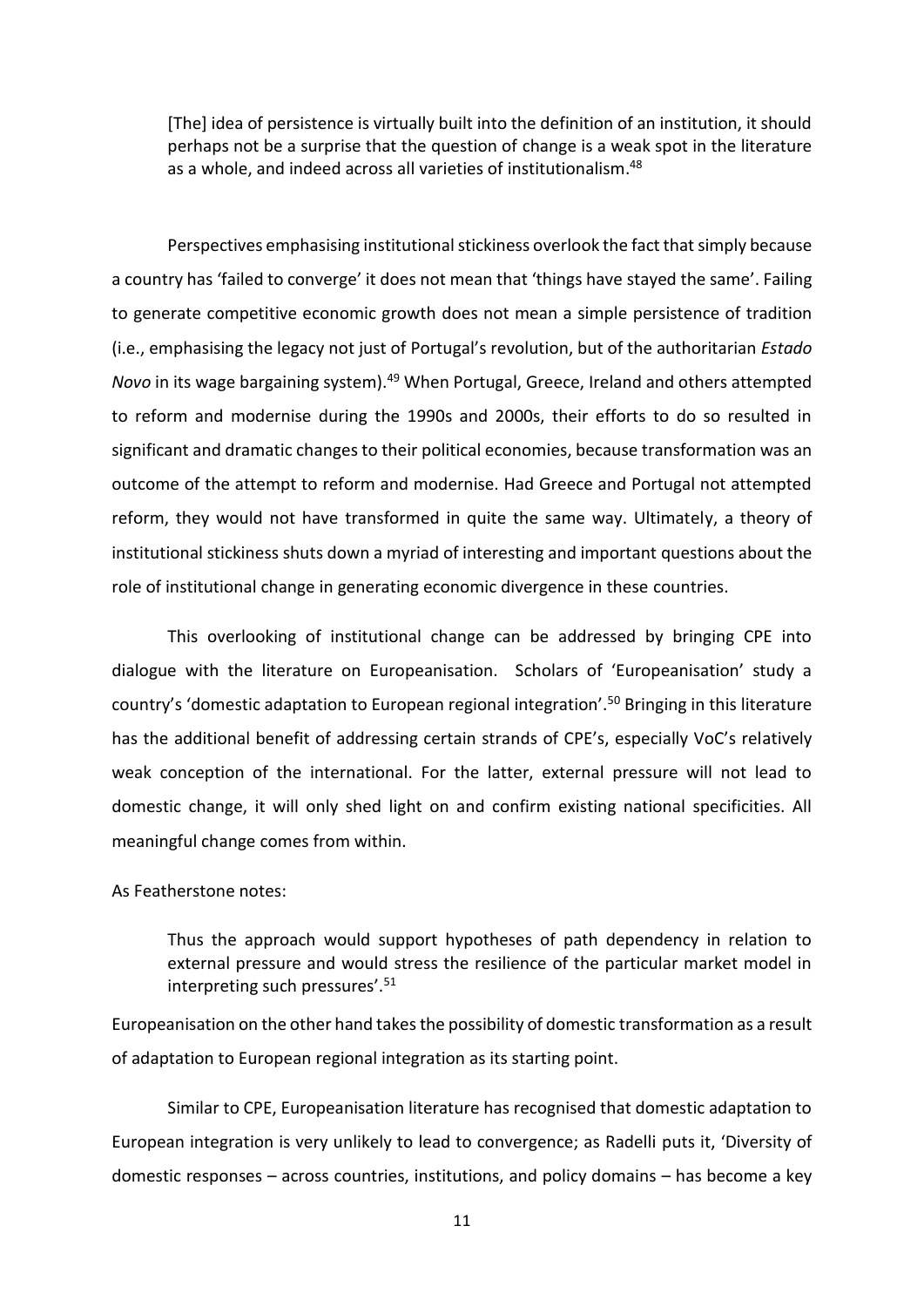theme in Europeanization research'.<sup>52</sup> Some literature has focused on the 'differential impact of European integration'.<sup>53</sup> Existing specific domestic contexts may lead to differential results from the process of Europeanisation.<sup>54</sup> Laffan sees a persistence of diversity across national executives rather than convergence towards a particular model.<sup>55</sup> Although European directives are aimed at harmonising national policies, in reality, they leave much room for continued national diversity.<sup>56</sup>

However, digging a little deeper, the different variants of Europeanisation also tend to be explained as institutional path dependency, or in other words, how nation states can account for the timing, extent and terms of their adaptation to European integration. Radaelli notes that Europeanisation is sometimes measured in four ways (specifically in this case, Radaelli looks at European nations states adaptation to EMU – but the four criteria are widely used).<sup>57</sup> The first is accommodation, which indicates a pre-existing closeness of fit (i.e. Germany). The second is transformation, indicating lack of fit, but leading to fundamental challenges to existing domestic structures. Third is inertia, indicating a lack of change due to lack of fit and deeply entrenched domestic institutional veto players. Finally there is retrenchment, which indicates a paradox of negative Europeanisation.

Much like CPE, most research on Europeanisation and the European periphery tends to focus on inertia. This is perhaps because, as of yet, not enough attention has been paid to how transformation due to 'lack of fit' is much more likely to lead to divergence/institutional transformation, rather than convergence. When convergence fails to occur, researchers tend to focus on obstacles to that convergence – leading them to identify institutional, cultural, and political obstacles. Indeed, in cautioning against using the concept of Europeanisation as 'yet another way to refer to convergence and homogeneity in Europe', Radaelli and Pasquier recommend that 'the prediction to test is about *lack of convergence*, not its presence'.<sup>58</sup> Much recent scholarship on Europeanisation therefore emerges as a critique of earlier studies in the field which tended to expect convergence as a result of domestic adaptation to European integration. Framing their positions in this way has led them to emphasise the resilience/persistence of national differences just as VoC scholarship tends to.<sup>59</sup>

However, as I show in the next section, there is an implicit third option available within the Europeanisation framework: the possibility that domestic adaptation to European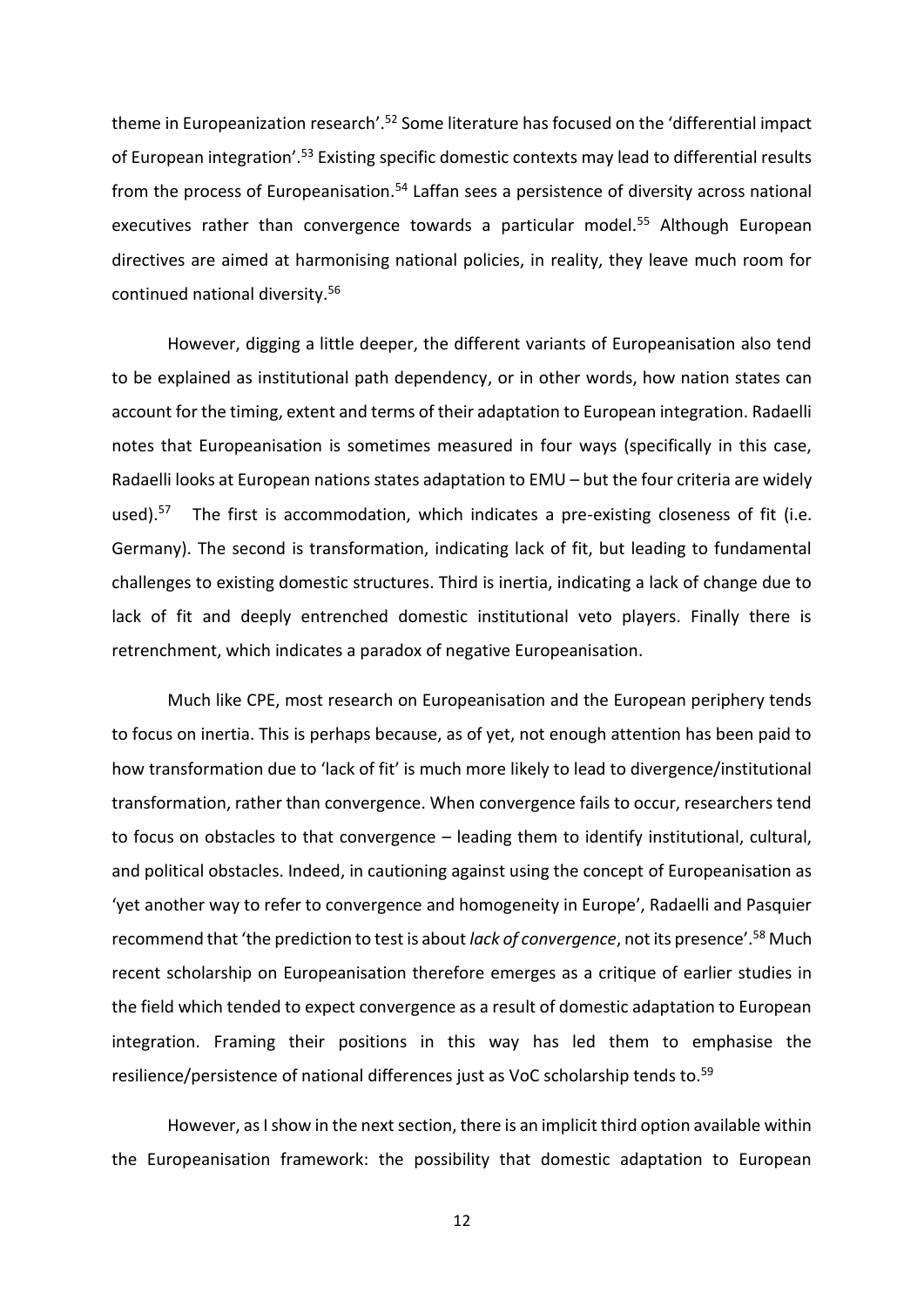integration can lead to profound institutional transformation of existing domestic structures. It is possible to conceive of Europeanisation leading to the emergence of radically new hybrid domestic structures and patterns of growth. Divergence is conceptualised here as more than the resilience of national differences. It is (at the same time) the possibility of the emergence of entirely new kinds of national differences. Combining CPE with a Europeanisation framework makes it possible to show that the European project did not simply fail to manage a diverse range of varieties of capitalism. It is actively implicated in generating brand new patterns of fragility through transforming existing varieties, over time, into something new.

#### **Europeanisation, Divergence and debt-led growth in Portugal**

Dramatic institutional transformations occurred in Portugal during the 1990s and 2000s which cannot be captured by mere 'persistence' or continuations of existing trajectories. Rather, 'when Europe hit home', it led Portugal's economic development in new and unexpected directions. Recognising the possibility of Europeanisation being generative of divergence addresses both the limitations of the CPE approach  $-$  as it allows for the possibility of institutional change, and recognises the international (in this case European) constituents of domestic institutional development. This section comprises of two parts. First, I show how Portugal's adaptation to EU driven reforms relating to banking and finance contributed to institutional transformation leading to increasing private indebtedness. Second, I show how a rejuvenated banking sector damaged Portugal's competitiveness through overheating particular sectors of the Portuguese economy.<sup>60</sup>

#### *Europeanisation and increasing private indebtedness*

Portugal's economy experienced dramatic, accelerated transformation during the 1990s.<sup>61</sup> In stark contrast to the stagnant growth that was to follow, during the 1990s Portugal was among the top three fastest growing economies in the EU.<sup>62</sup> Yet, its economy was being reshaped along precarious lines, largely as a result of reforms relating to the process of joining the single market and EMU. Particularly in banking and finance, reforms took place in terms of liberalisation of regulatory frameworks, privatisation and the freeing of international capital movements. $63$  What emerged was, as the European Commission puts it, a 'very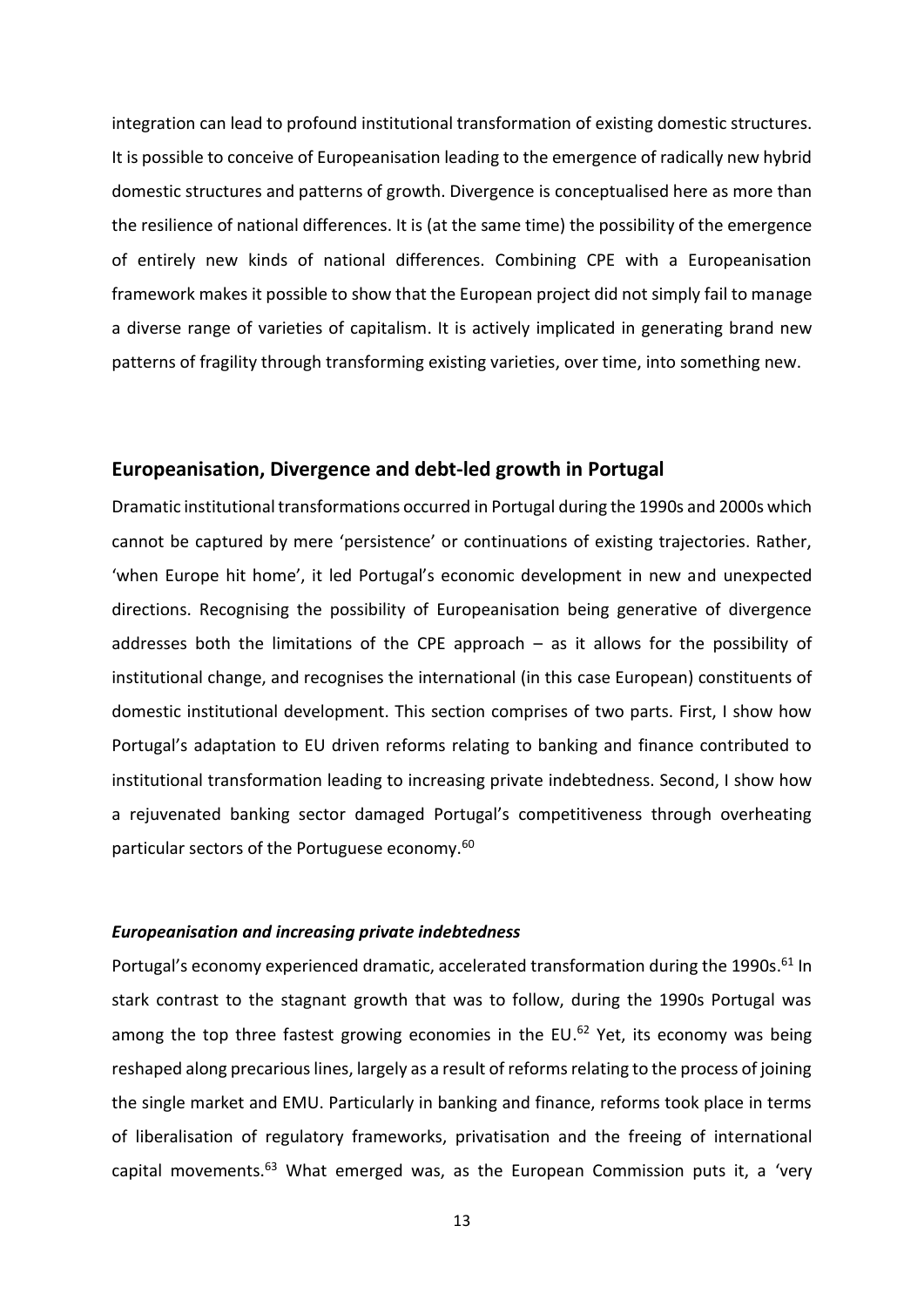competitive and innovative market highly suitable for absorbing the rapid increase in credit demand'.<sup>64</sup>

In its integration with Europe, Portugal committed to a reform agenda underscored by privatisation, deregulation and liberalisation. Up until this point, the Portuguese banking system was tightly controlled.<sup>65</sup> The legacy of the revolution and the 1976 constitution meant that banking and finance in Portugal was characterised by stringent controls, 'constitutionally irreversible' nationalisations, and state intervention. From the mid-1980s onwards, key reforms were implemented that reversed this. In 1984 the banking system was opened to private, foreign and domestic entry for the first time since the revolution.<sup>66</sup> Following accession, there was a wide-ranging overhaul of the financial system propelled by various EU banking directives and other measures.<sup>67</sup> Among the most important were the EU's Second Banking Directive of 1993, the EU's Capital Adequacy Directive (91/121/EEC), as well as Directives on the components of banks' capital (89/299/EEC), on the BIS solvency ratio (89/647/EEC) and on consolidated supervision (89/30/EEC).<sup>68</sup> The rate for compulsory reserves in the Banco de Portugal fell from 17 per cent in 1989 to 2 per cent in 1994 in line with European practice.<sup>69</sup> Portuguese banks' could now take on more risk, access new sources of financing and sell new products. Interest rates were deregulated, credit ceilings were abolished and open-market operations. All restrictions in consumer credit were abolished in 1995 (albeit this was comparatively late) following the completion of the Single Market. Privatisations also played an important role in this changing landscape.<sup>70</sup> By the 1990s, as a result of adhering to the requirements from the EC/EU, the financial system in Portugal had completely transformed. 71

Credit fuelled consumer spending became a significant driver of economic growth during the 1990s. Household indebtedness was well above the euro area average of 80 per cent and Credit growth accelerated (in real terms) from close to 0% in 1990 to above 25% in 1998.<sup>72</sup> Lagoa et al. note that private consumption was responsible for 70 per cent of GDP growth in the period, gross fixed capital formation for 36 per cent, and public consumption for 21 per cent.<sup>73</sup> Portugal experienced a surge of investment during the 1990s and this would not have been possible without the wide availability of credit made possible by deepening European integration<sup>74</sup>, and the concomitant liberalisation and deregulation of the banking sector during this period. Indeed, Portugal experienced profound convergence of borrowing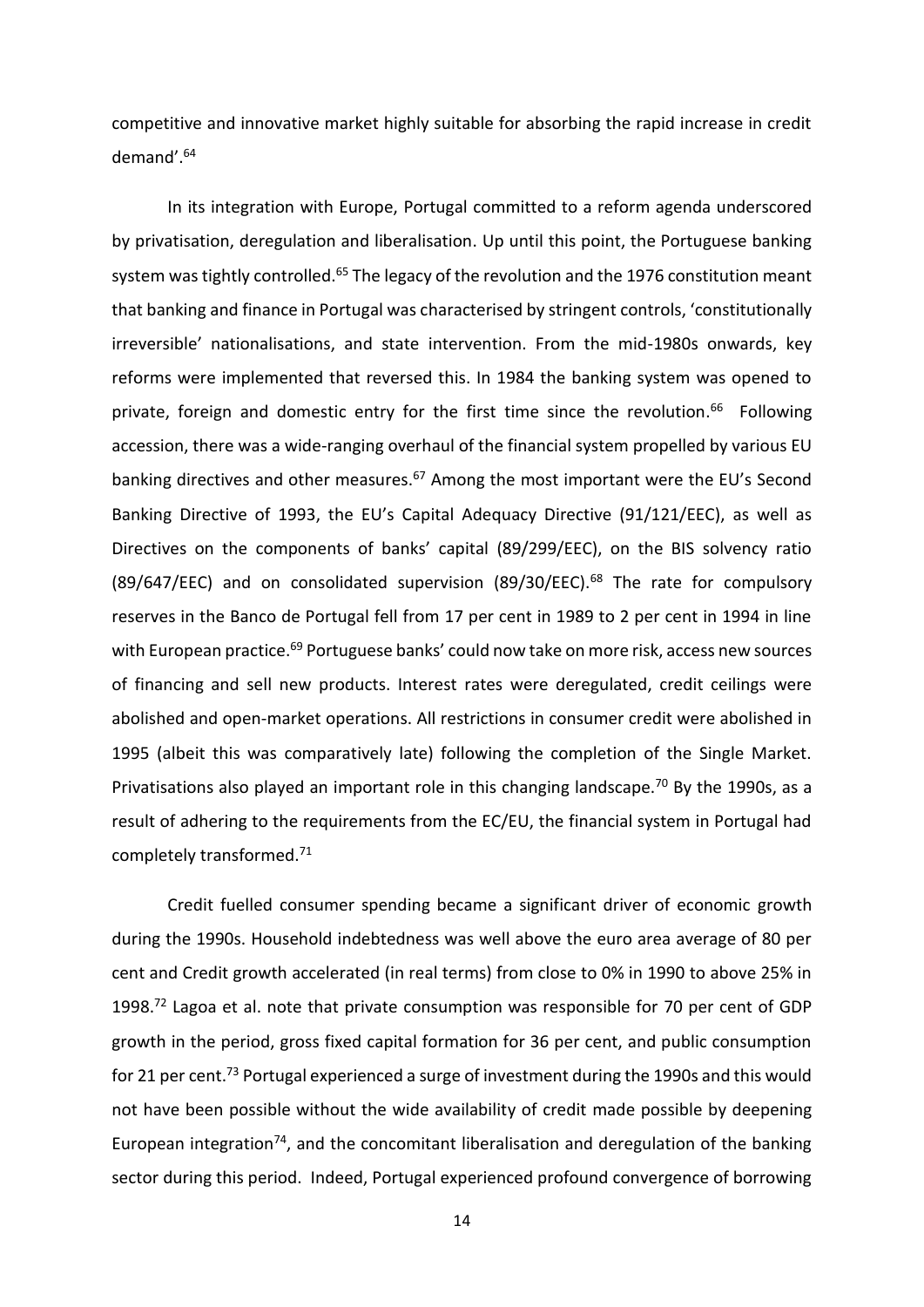costs both after joining the euro which drove the institutional transformation of Portugal during this period, increasing private and public indebtedness. Similar to the rest of the periphery, interest rates plummeted and with the absence of exchange rate risk, between 2000 and 2008 Portugal had access to a cheap pool of debt, in the form of long term bonds and notes.<sup>75</sup>

The favourable conditions associated with the prospect of joining the euro encouraged households to increase their borrowing at such high rates – namely disinflation, lower nominal and real interest rates, and rapidly rising income levels.<sup>76</sup> Similarly, the structural reforms relating to the banking sector ensured that there was a wide supply of credit to meet consumer demand, and the liberalisation of the credit market helped foster a strongly competitive environment where banks were eager to meet the growing borrowing demands.<sup>77</sup> In these different ways, EU reforms are strongly implicated in the transformation of Portugal into a 'debt-led domestic demand' model of economic growth during the 1990s.<sup>78</sup>

#### *Linking debt-led growth to economic stagnation*

We can also understand the role of European financial liberalisation and integration as a catalyst of the slowdown discussed in section  $1.^{79}$  Portugal's nominal 'convergence' with Europe since the 1980s had been premised on the inflation of domestic demand. Once this dropped, the economy accordingly stagnated. $80$  Thus, we can link debt-led growth to Portugal's economic downturn in the following ways.

First, in addition to increasing indebtedness, this trajectory of credit-fuelled economic growth contributed to the expansion of particular sectors of the Portuguese economy. The incentives provided by the structural reforms geared investment and capital inflows to the newly profitable non-tradable sectors, including construction, retail and privatised utilities, which were less exposed to foreign competition. $81$  A key example of this is the construction sector, which during the 1990s, grew at four times the rate of the rest of the economy.<sup>82</sup> These sectors were in turn financed through the pivotal role of the newly invigorated, liberalised and privatised banking sector. At the beginning of the 1990s 40 per cent of bank loans to non-financial firms went to manufacturing firms and this declined to 20 per cent in the 2000s.<sup>83</sup> However, the percentage of the construction and real estate sectors in total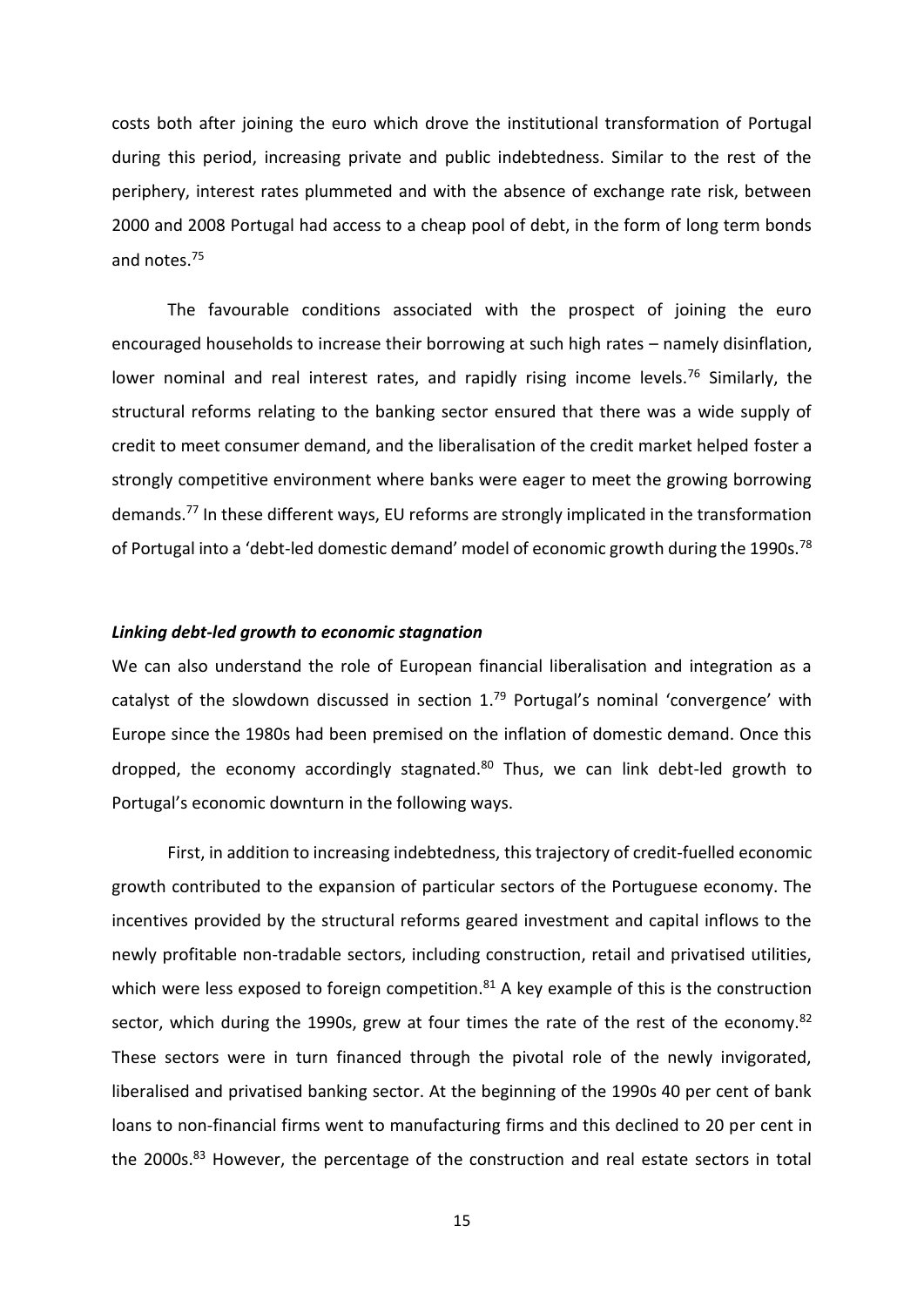business debt rose from 10 per cent in 1992 to almost 40 per cent in 2008.<sup>84</sup> As a result of lower interest rates, an increased credit supply, and growing bank competition to direct a surge in capital flows into the non-tradable sector, macroeconomic imbalances grew.<sup>85</sup> This contributed to the stagnation in the 2000s as the construction sector saw its share in value added as a percentage of GDP fall from 7.6 percent to 6.6 percent, in stark contrast with Ireland and Spain.<sup>86</sup> In fact, Portugal was the only European country to register an annual decline in investment in construction every single year since 2002 until 2011.<sup>87</sup> As such, while the loss in market share for Portuguese exports played a role in the stagnation of the 2000s, the context of Portugal's declining export competitiveness is linked to the growth and decline of these non-productive inward looking sectors.

During the 1990s, non-tradable sectors, where productivity lagged, attracted far more investment from banking and finance than the vulnerable manufacturing sector. $88$  As manufacturing became perceived as higher risk due to its exposure to international competition, newly privatised and liberalised banks began to direct credit to real estate, construction, and other non-tradable activities. $89$  As such, Portugal's declining competitiveness has two interrelated facets. As manufacturing became increasingly threatened, the inward looking non-tradable sector grew, intensifying declining competitiveness and widening current account deficits.

Portugal's adaptation to the Single Market and EMU contributed to institutional transformation and divergence in Portugal during the 1990s. Portugal's downturn has its origins in the path dependencies discussed in section one. But these path dependencies cannot fully explain the emergence of credit led growth of the 1990s. This aspect of Portugal's crisis is best accounted for by focusing on Europeanisation driven institutional transformation. During the 1990s, the banking sector in Portugal appears to have been relatively more vigorous in fuelling credit led growth than it was in Ireland and Greece at the same time (see figure 4). $90$  This is important, because Portuguese consumers were overleveraged and reassessed their incomes at the same moment they joined the euro. This, as well as a falling confidence in the Portuguese economy contributed to a marked decline in consumption.<sup>91</sup> As figures 6 and 7 show, Portugal's private indebtedness diverged with the rest of the EMU both during the 1990s and 2000s.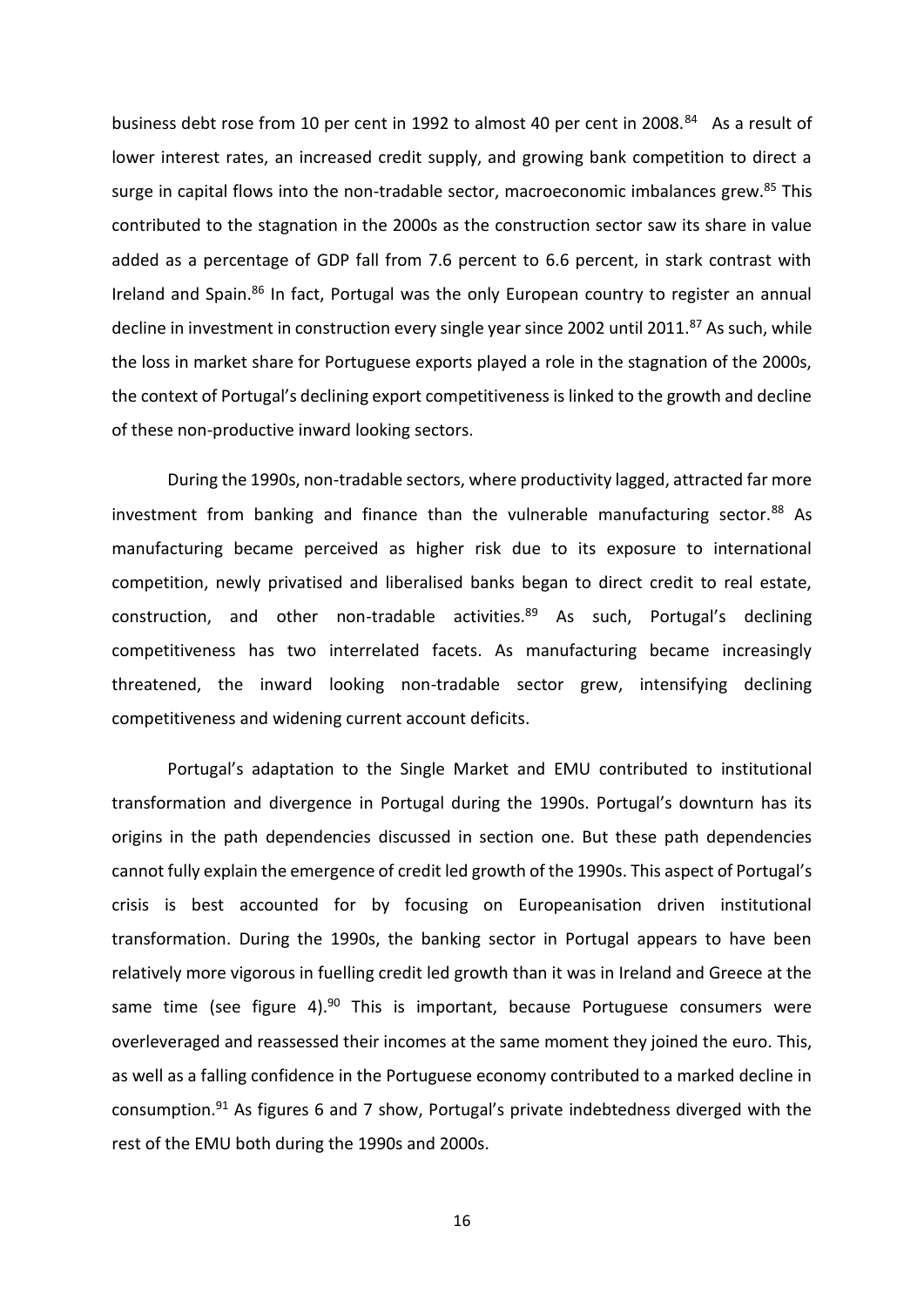#### **[Insert Figures 6 and 7 here]**

High private indebtedness at the end of the 1990s contributed to stagnant growth rates in a number of other ways. Portuguese non-financial firms had a tendency to favour debt financing over equity financing during the 1990s, partially due to the availability of cheap credit leading to high corporate leverage. This further damaged Portuguese growth by the 2000s.<sup>92</sup> As the IMF notes, 'excess leverage may ...have had a negative impact on investment, as over-indebted firms tend to pass up on new investment opportunities, particularly those with limited short-term benefits but higher long-term productivity gains'. $93$  Indeed, investment growth in Portugal peaked in 1997 and then gradually declined to turn negative, in line with increasing leverage. $94$  In other words, debt was so great in the corporate sector that it served as a barrier to accessing further debt, stalling productivity.<sup>95</sup>

Portuguese households and firms were also especially vulnerable to ECB interest rate rises. The ECB raised its key interest rate from 0.25% in early 1999 to 4.5% in late 2000.<sup>96</sup> This further dampened domestic demand and made public debt more expensive to service, leading to a breach of the Excessive Deficit Procedure (EDP) in 2001. The EDP breach committed Portugal to a pro-cyclical, contractionary fiscal policy, which further contributed to falling GDP.97

The Portuguese crisis can thus be understood as follows. During the 1990s a process of institutional transformation, facilitated by the EU, contributed to the expansion of economic growth in the non-tradable sector via the banking and financial sectors. Secondly, the limits of this new model became evident in the early 2000s when declining export competitiveness was not counterbalanced by domestic demand led growth – because of overindebtedness. Tracing the transformation of the Portuguese economic trajectory has highlighted the importance of recognising institutional stickiness in the face of an unfit for purpose EMU. But it has also emphasised the pivotal role of Europeanisation of banking and finance. Through an attempt to prepare for the single market and the transposition of associated directives, banking and finance in Portugal dramatically transformed and drove brand new patterns of divergence, ultimately damaging economic growth.

As a case study, Portugal illustrates the damage caused by a small, peripheral European economy's attempt to pursue an agenda of economic convergence via an attempt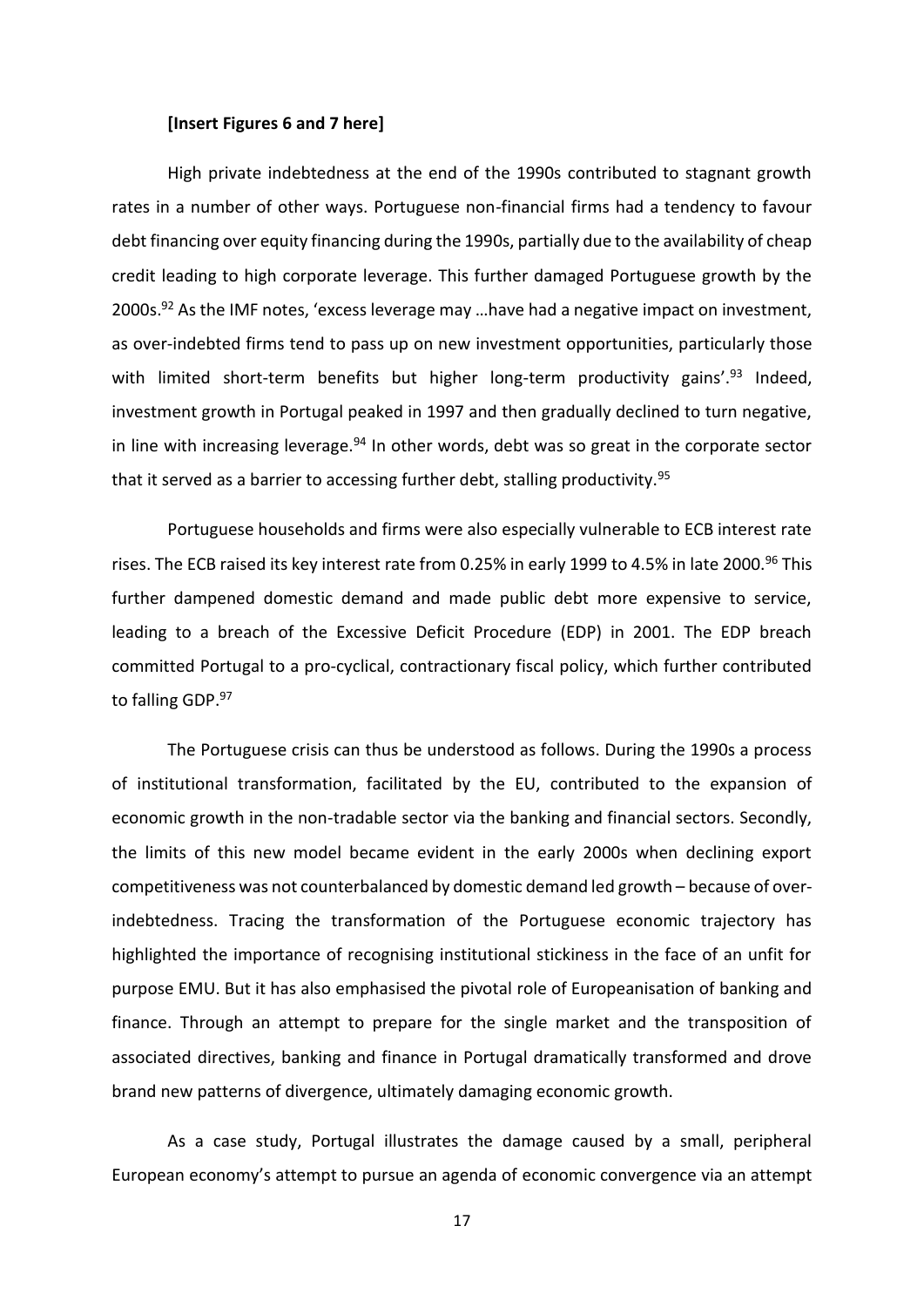to adapt to a 'one size fits all' model of European integration. Bringing Europeanisation into dialogue with CPE makes it possible to recognise that institutional stickiness and declining competitiveness matter, but it is vital that Portugal's divergence from the EMU core (and much of the periphery) is also generated by institutional change catalysed by Europeanisation leading to brand new patterns of debt-led growth. Perspectives which highlight the more readily apparent 'pathological' domestic origins of the crisis in the European periphery, should move towards a deeper engagement with the systemic, European level causes of the crisis which I have identified as pivotal. As a small country at Europe's edge, Portugal had limited agency to negotiate its process of European integration. As CPE scholars such as Regan have recognised, while Germany has been a rule maker, countries such as Portugal are rule-takers in the integration process, downloading institutional reforms it had little ability to shape at the uploading stage.<sup>98</sup> Membership of the Single Market and EMU was viewed by Portuguese political actors as 'the only way to keep a peripheral country at the heart of the EU's decision making process'.<sup>99</sup> Portugal swiftly adopted numerous legislative changes relating to banking and finance, contributing to earning the country the nickname of the 'good student' of European integration.<sup>100</sup> However, to quote Portuguese historian José Medeiros Ferreira, Portugal illustrates the perils of a peripheral country striving to position itself as a "good pupil to bad masters".<sup>101</sup>

#### **Conclusion**

This article has shown that Portugal's path to crisis was, to an important extent, catalysed by its attempt to participate in a project of European convergence. Rather than focusing on the ways in which EMU was disastrously incapable of handling the resilience of particular varieties of capitalism which were ill-suited to EMU, I have shown that the real 'design flaw' was the promotion of a specific project of convergence relating, specifically to banking and finance. Implementing a 'one size fits all' project of economic convergence across uneven levels and types of economies was always unlikely to produce homogeneity of models.<sup>102</sup> Yet, this article has developed a different critique of the integration process. I have shown that, in the case of Portugal at least, the attempt to mitigate these differences through some important and compulsory measures aimed at a specific type European convergence actually contributed to the emergence of brand new and perilous patterns of divergence.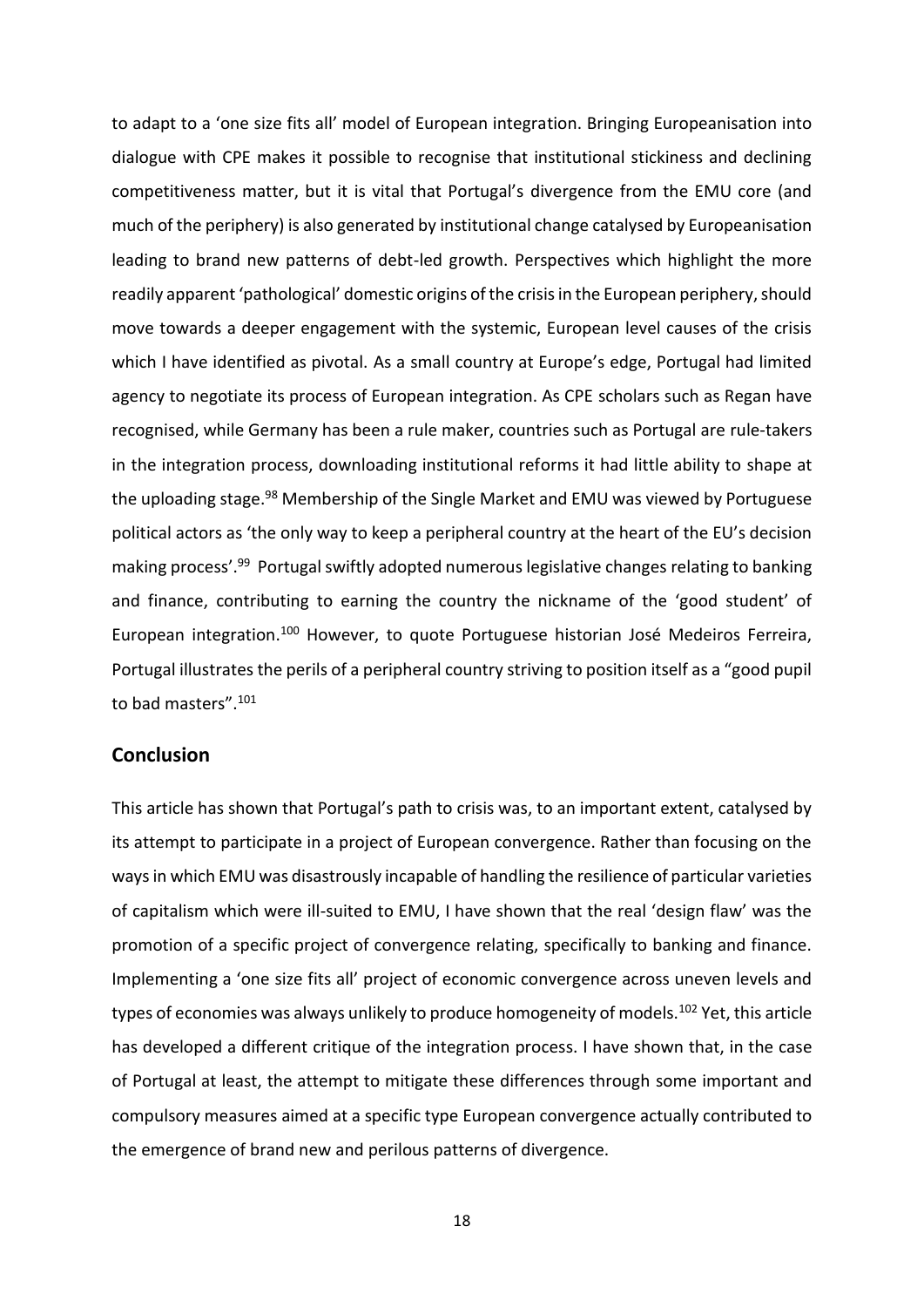This argument echoes invitations such as the one extended by Bache, Bulmer and Gunay which calls for Europeanisation studies and International (or, in this case, Comparative) Political Economy to engage more closely with one another.<sup>103</sup> By shedding light on how Europeanisation has been generative of a brand new trajectories of debt-led growth, rather than simply leaving existing national path dependencies behind, it has shown the real potential of Europeanisation studies to inform Comparative Political Economy theories of capitalist diversity. It by no means suggests that declining competitiveness and institutional stickiness do not matter. Had Portugal's banking and finance sectors not transformed so dramatically, it still would have likely encountered the problems of competitiveness highlighted by CPE scholarship. Thus, the Europeanisation approach proposed here should be seen as complementing CPE in the sense that it makes it possible to account for the dual importance of debt-led growth and declining competitiveness in the origins of Portugal's ongoing difficulties. The challenge for Portuguese and EU crisis management involves addressing each of these aspects.

Similarly, this argument also points to some fruitful contributions to the literature on debt and the Eurozone crisis. In particular, it echoes literature which emphasises the differentiated and regional specificity of varieties of financialisation and debt-led growth.<sup>104</sup> Similar to these accounts, rather than viewing financialisation as a top down, irresistible structural pressure this article has emphasised the importance of national contexts, and the specific, bottom-up role of domestic adaptation to European integration. This suggests that debt-led growth can emerge in different ways across different contexts and that the specific form of debt-led growth which emerged is inextricable from Portugal's particular experience of adapting to the 'one market, one money' project. As de Pinho and Soares suggest: 'without the need for alignment with single market legislation, the deregulation of the banks would have been much slower and probably less extensive'.<sup>105</sup> The potential significance of this point is that future research could analyse the intersection between national institutional contexts, Europeanisation, and debt-led growth through analysis of other European peripheral countries.

This novel reading of the origins of the eurozone crisis has important consequences for how existing political responses to the eurozone crisis should be evaluated. The official EU response has been marked by measures designed to correct the divergences of the peripheral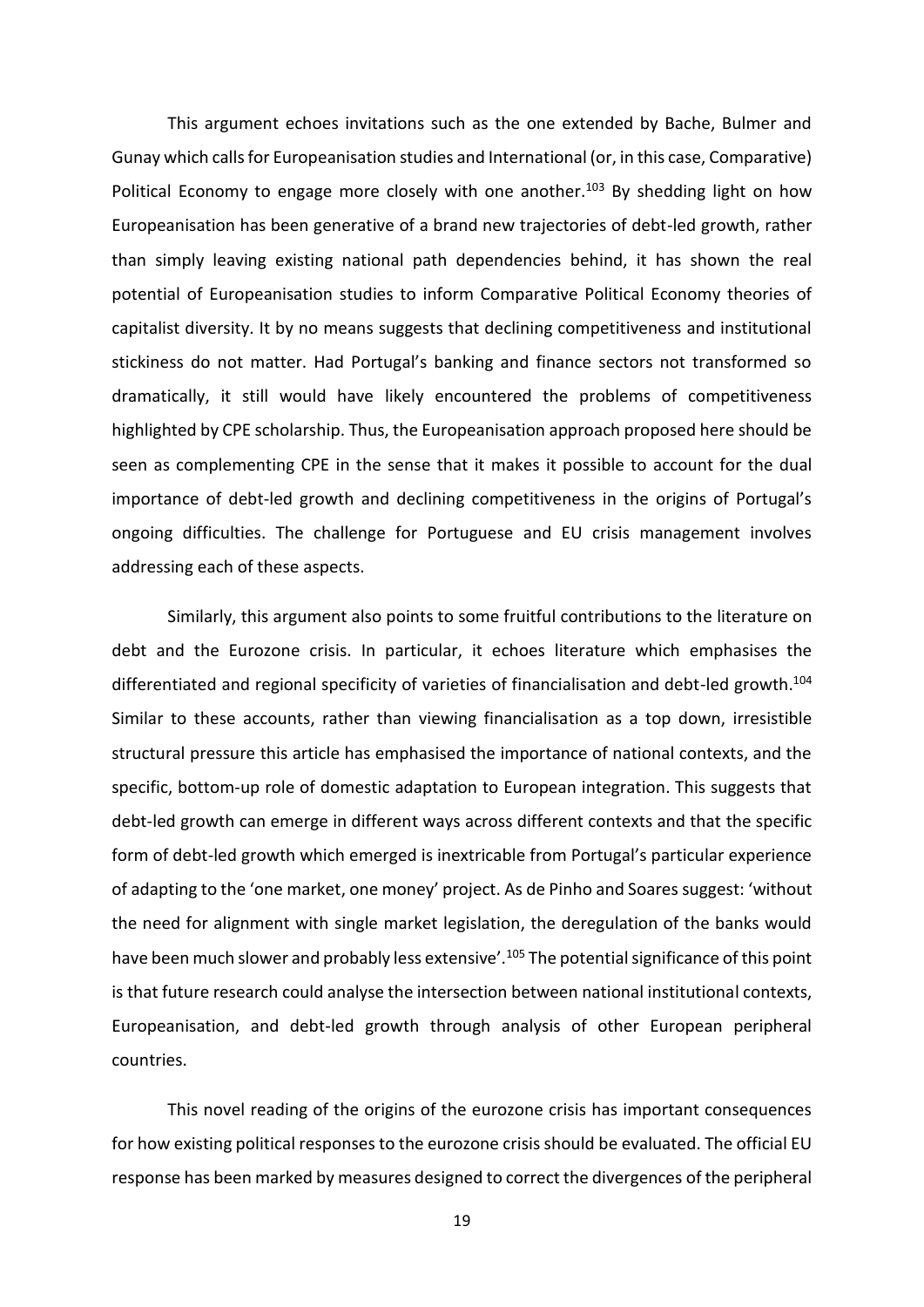states; to drive convergence more extensively and systematically – to prevent the periphery from endangering the rest of the eurozone through its failure to converge. Yet, if adaptation to new developments at the level of the EU is understood as central to emergence of crisisprone trajectories of economic development, it suggests that a lack of convergence is not the main problem facing the eurozone. In fact, quite the opposite is true. The relative severity of the crisis in the periphery can be explained by the EU's commitment to the promotion of a single model of convergence across a variety of different European economic trajectories. It follows that any response to the Eurozone crisis will produce similar tensions unless it is recognised that any project of European integration is likely to produce multiple models of development. The challenge is not to heedlessly push for future convergence, but to envision ways in which virtuous patterns of divergence can be cultivated within a project of integration.

# **Bibliography**

- Abreu, Orlando. "Portugal's Boom and Bust: Lessons for Euro Newcomers." *ECFIN Country Focus* 3, no.16 (2006):1–6.
- Antoniades, Andreas. *Producing Globalisation: Politics of Discourse and Institutions in Greece and Ireland*. Manchester: Manchester University Press,2010.
- Arnold, Jens. "Boosting Export Performance in Portugal" *OECD Economics Department Working Papers* No 1257. 2015.
- Bache, Ian, Simon Bulmer, and Defne Gunay. "Metatheory and Europeanization Research: Let's Get Critical!" Conference Paper presented at the 6th European Consortium for Political Research General Conference, (2011) Reykjavík.
- Baer, Werner, and Antonio Nogueira Leite. "The Economy of Portugal within the European Union: 1990–2002." *The Quarterly Review of Economics and Finance*, The European Union's Impact on Europe's Peripheral Economies, 43, no.5 (2003):738–54.
- Blanchard, Olivier. "Adjustment within the Euro. The Difficult Case of Portugal." *Portuguese Economic Journal* (2007) 6 (1): 1–21.
- Banco de Portugal. "The Portuguese Economy in the Context of Economic, Financial and Monetary Integration," 2009.
- ———. "The Portuguese Export Performance in Perspective: A Constant Market Share Analysis" *Economic Bulletin* 2008.
- Börzel, Tanja, and Thomas Risse. "Conceptualizing the Domestic Impact of Europe." In *The Politics of Europeanization*, edited by Kevin Featherstone and Claudio M. Radaelli. Oxford:OUP Oxford, 2003.
- Brazys, Samuel and Hardiman, Niamh. "From Tiger to PIIGS: Ireland and the use of Heuristics in Comparative Political Economy", in European Journal of Political Research, 54 (1) (2014):23-42.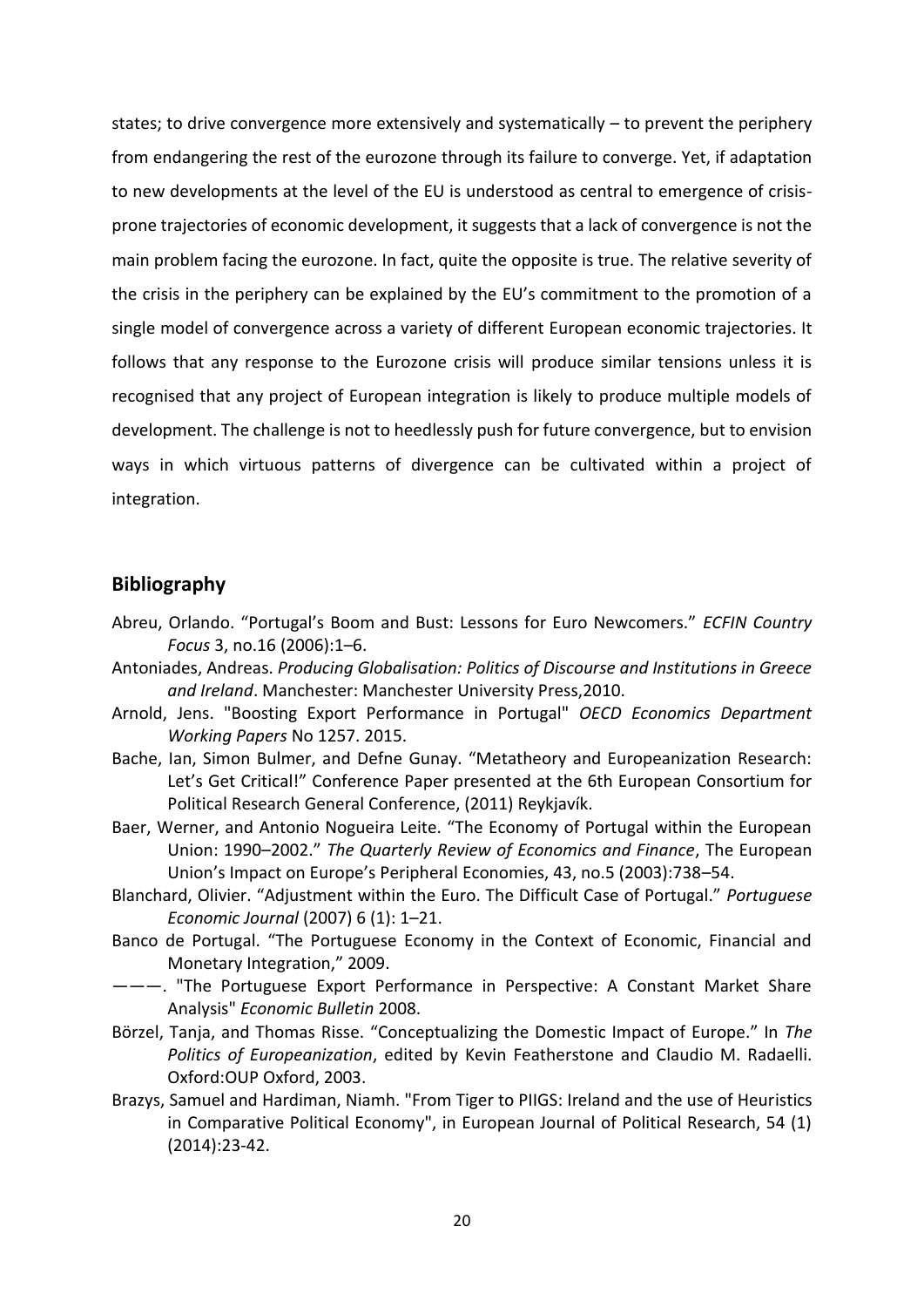- Bulmer, Simon. "Theorizing Europeanization." In *Europeanization: New Research Agendas*, edited by Paolo Graziano and Maarten P. Vink. Houndmills, Basingstoke, Hampshire England ; New York: 2007.
- Cardoso, Pedro L. "Household Behaviour in a Monetary Union: What Can We Learn from the Case of Portugal?" Country Focus. Brussels: European Commission Directorate General for Economic and Financial Affairs, 2005. http://ec.europa.eu/economy\_finance/publications/publication\_summary1353\_en. htm.

Clerc, Jean-Pierre. 1985. "Entretien Avec Mário Soare." *Le Monde,* No. 12 554 edition.

- Clift, Ben. *Comparative Political Economy: States, Markets and Global Capitalism*. Palgrave Macmillan, 2014.
- Coates, David. "Varieties of Capitalism and 'the Great Moderation.'" In *New Directions in Comparative Capitalisms Research: Critical and Global Perspectives*, edited by Matthias Ebenau, Ian Bruff, and Christian May.Houndmills, Basingstoke, 2015.
- Corkill, David. *The Development of the Portuguese Economy a Case of Europeanization*. London; New York: Routledge,1999.
- Decressin, J, and P Mauro. "The Portuguese Banking System: Feeling Its Pulse on the Eve of EMU Membership." IMF Country Report, 1998.
- Directorate-General for Economic and Financial Affairs. "The Portuguese Economy after the Boom - Directorate-General for Economic and Financial Affairs - European Commission." Occasional Papers. Brussels: European Commission, 2004. http://ec.europa.eu/economy\_finance/publications/publication\_summary1004\_en. htm.
- Dooley, Neil. "Growing Pains? Rethinking the 'Immaturity' of the European Periphery." *Millennium - Journal of International Studies* 42, no. 3 (2014):936–46.
- ———. "Portugal's Economic Crisis: Overheating without Accelerating." In *The Crisis in Portugal, Greece, Ireland and Spain*, edited by Owen Parker and Dimitris Tsarouhas. Palgrave, Forthcoming.
- Ebenau, Matthias, Ian Bruff, and Christian May, eds. *New Directions in Comparative Capitalisms Research: Critical and Global Perspectives*. 2015 edition. Houndmills, Basingstoke,2015.
- Engelen, Ewald, Martijn Konings, and Rodrigo Fernandez. "Geographies of financialization in disarray: the Dutch case in comparative perspective." Economic Geography 86.1 (2010): 53-73.
- European Commission. "The Portuguese Economy after the Boom." Occasional Papers. No. 8. Brussels: European Commission.
- Featherstone, Kevin. "Introduction: In the Name of Europe." In *The Politics of Europeanization*, edited by Kevin Featherstone and Claudio M. Radaelli. Oxford ; New York: OUP Oxford, 2003.
- ———. "'Varieties of Capitalism' and the Greek Case: Explaining the Constraints on Domestic Reform?" Monograph, Reformary 2008. http://www.lse.ac.uk/collections/hellenicObservatory/pubs/GreeSE.htm.

Gasper, Miguel "A União Europeia pode desaparecer sem darmos por ela", *Público,*

- <https://www.publico.pt/tema-de-capa/jornal/a-uniao-europeia-pode-desaparecersem-darmos-por-ela-27394081>
- Giavazzi, Francesco and Spaventa, Luigi. "Why the current account matters in the Euro area" *CEPR Discussion Papers.* 2010.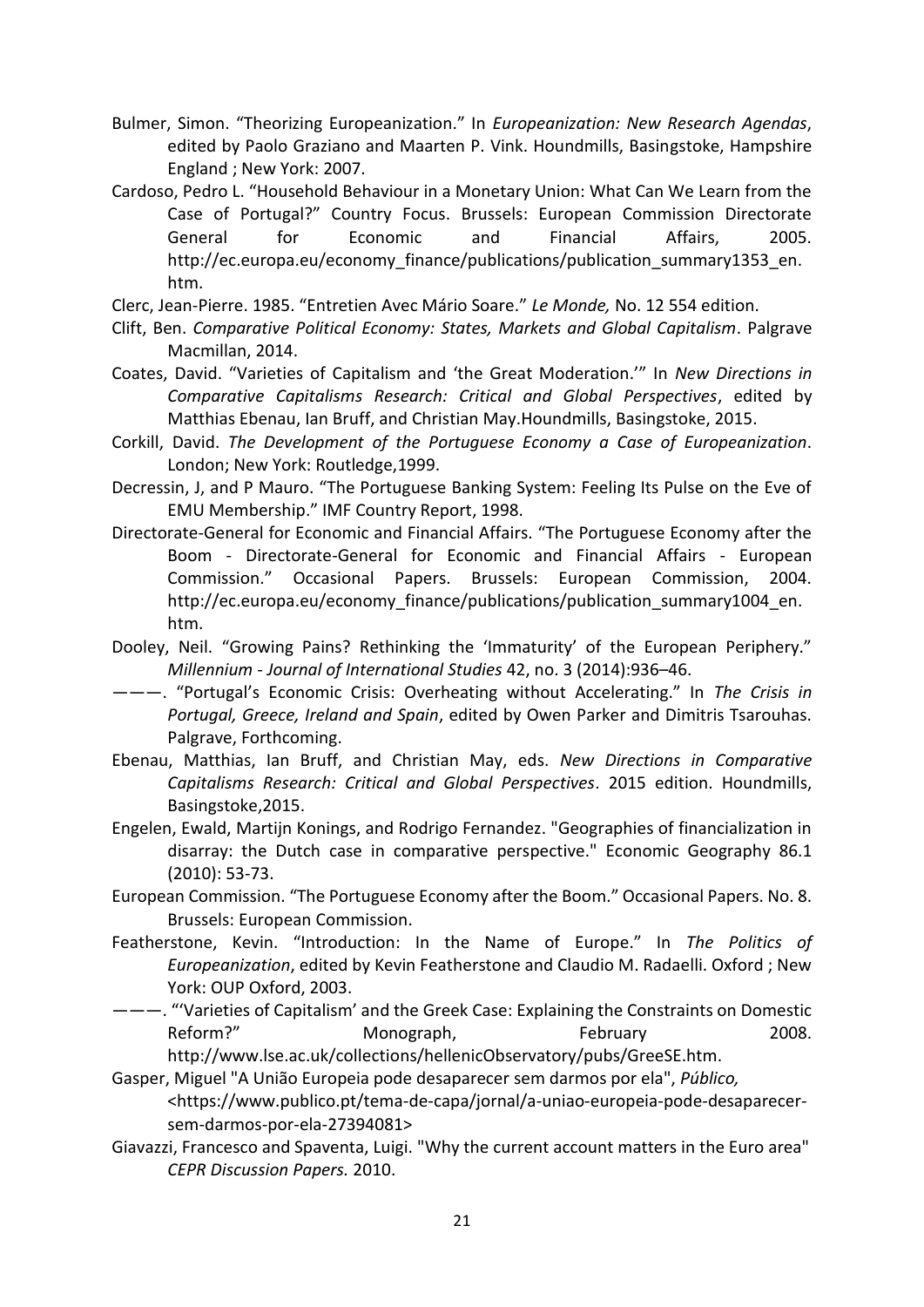Grauwe, Paul de. "Design Failures in the Eurozone: Can They Be Fixed?" 2013. http://www.lse.ac.uk/europeanInstitute/LEQS/LEQSHome.aspx.

Hall, Peter A. "Varieties of Capitalism and the Euro Crisis." *West European Politics* 37, no. 6 (2014): 1223–43.

Hancké, Bob., Johnston, Alison. & Pant, Suman. 'Comparative Institutional Advantage in the European Sovereign Debt Crisis', LSE 'Europe in Question' Discussion Paper Series, (2013) LEQS Paper No.66/2013.

Hancké, Bob. *Debating "Varieties of Capitalism": a Reader*. Oxford: Oxford University Press, 2009.

———. *Unions, Central Banks, and EMU: Labour Market Institutions and Monetary Integration in Europe.* Oxford: Oxford University Press.2013.

Heritier, Adrienne, Dieter Kerwer, Christoph Knill, Dirk Lehmkuhl, Michael Teutsch, and Anne-Cecile Douillet. *Differential Europe: The European Union Impact on National Policymaking*. Lanham, Md.: Rowman & Littlefield Publishers, 2001.

Honohan, Patrick. "Consequences for Greece and Portugal of the Opening-up of the European Banking Market." The World Bank, April 1, 1999. http://documents.worldbank.org/curated/en/1999/04/5146052/consequencesgreece-portugal-opening-up-european-banking-market.

Höpner, M. and Schäfer, A. 'Integration among Unequals: How the Heterogeneity of European Varieties of Capitalism Shapes the Social and Democratic Potential of the EU'.MPIfG Discussion Paper 12/5, (2012).Köln, Max-Planck-Institut für Gesellschaftsforschung.

IMF. "Portugal: Selected Issues Paper." Country Report. IMF, January 2013.

———. "Selected Euro-Area Countries: The Determinants of Growth: The Experience in the Southern European Economies of Greece and Portugal." Country Report. IMF, April 26, 2002. https://www.imf.org/external/pubs/cat/longres.aspx?sk=15798.0.

Johnston, Alison, and Aidan Regan. "European Monetary Integration and the Incompatibility of National Varieties of Capitalism." *JCMS: Journal of Common Market Studies* 54, no. 2 (2016).

Johnston, Alison. From Convergence to Crisis: Labor Markets and the Instability of the Euro. Cornell University Press, 2016.

Jones, Erik. "Competitiveness and the European Financial Crisis". in James A. Caporaso and Martin Rhodes (eds.) T*he Political and Economic Dynamics of the Eurozone Crisis,*  Oxford: OUP, 2016.

Knill, Christoph, Jale Tosun, and Michael W. Bauer. "Neglected Faces of Europeanization: The Differential Impact of the Eu on the Dismantling and Expansion of Domestic Policies." *Public Administration* 87, no. 3 (September 1, 2009): 519–37.

Laffan, Brigid. "Core Executives." In *Europeanization: New Research Agendas*, edited by Paolo Graziano and Maarten P. Vink. Houndmills, Basingstoke, 2007.

Lagoa, Sergio, Emanuel Leao, Ricardo Mamede, and Ricardo Barradas. "Financialisation and the Financial and Economic Crises: The Case of Portugal." Working Paper. Studies in Financial Systems. FESSUD, 2014.

Lane, Philip R. "The European Sovereign Debt Crisis." *The Journal of Economic Perspectives* 26, no. 3 (August 1, 2012): 49–67.

Lapavitsas et al., Costas. *Crisis in the Eurozone*. London ; New York: Verso, 2012.

Leão, Emanuel, Ricardo Barradas, Ricardo Mamede, and Sergio Lagoa. "Financialisation in the European Periphery and the Sovereign Debt Crisis: The Portuguese Case." In *FESSUD*. Oporto, Portugal, 2013.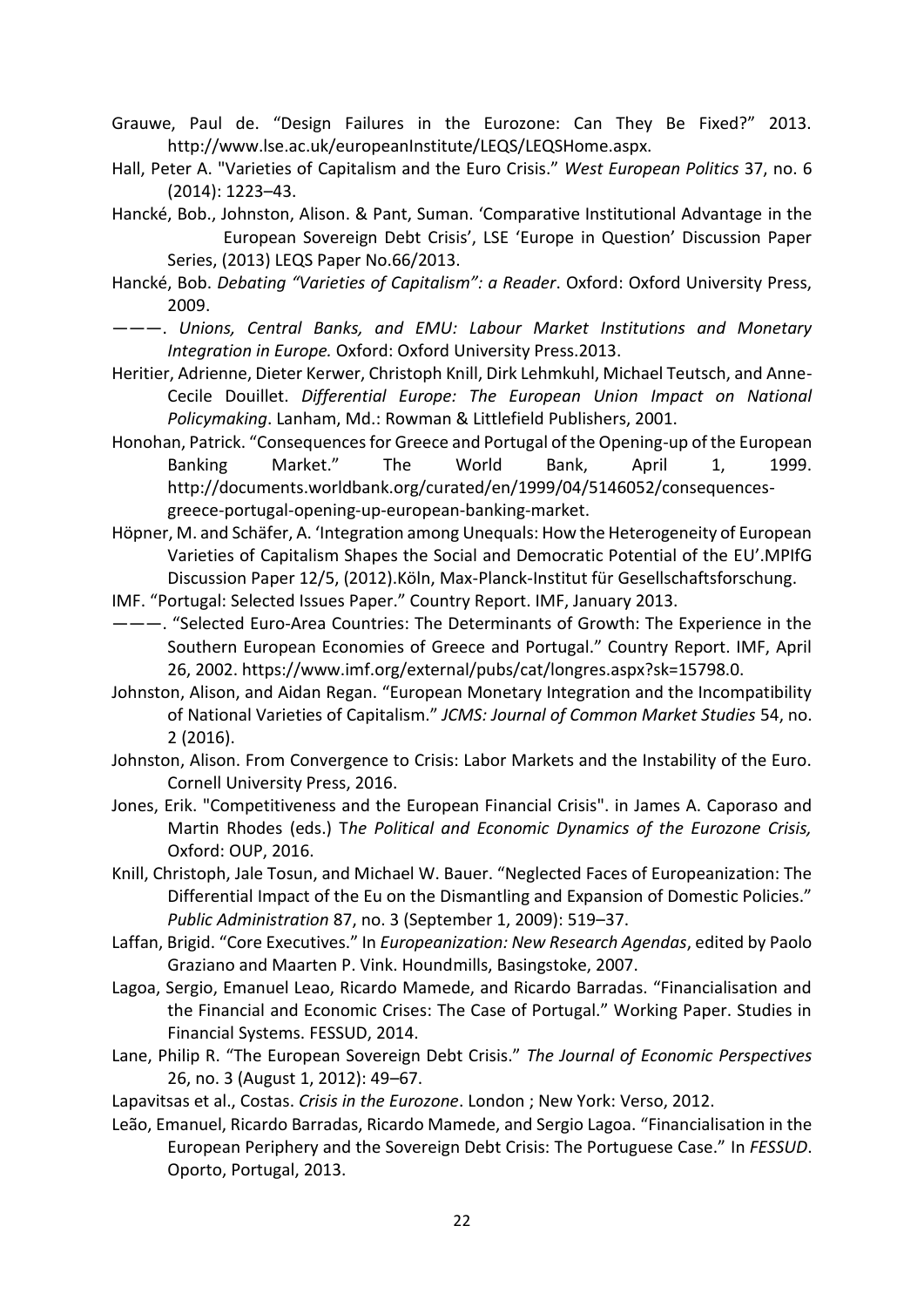- Leão, Pedro, and Alfonso Palacio-Vera. "Can Portugal Escape Stagnation Without Opting Out from the Eurozone?" SSRN Scholarly Paper. Rochester, NY: Social Science Research Network, 2011.
- Lourtie, Pedro. "Understanding Portugal in the Context of the Euro Crisis," 1–36. Bruegel, Chantilly, France: Peterson Institute for International Economics, 2011.
- Mamede, Ricardo. "Causes, Consequences, and Ways Out of the Crisis: A Perspective from the EU's Periphery." *Green European Journal* 1 (June 28, 2012). http://citation.allacademic.com/meta/p\_mla\_apa\_research\_citation/5/6/7/7/7/p56 7770\_index.html?phpsessid=ai8bkj6c63tvjbahj3d32imji0.
- Matthijs, Matthias, and Mark Blyth, eds. *The Future of the Euro*. New York, NY: OUP USA, 2015.
- Nölke, Andreas. "Economic Causes of the Eurozone Crisis: The Analytical Contribution of Comparative Capitalism." *Socio-Economic Review* 14, no. 1 (2015): 141–61.
- Ó Riain, Seán. *The Rise and Fall of Ireland's Celtic Tiger: Liberalism, Boom and Bust*. Cambridge u.a.: Cambridge University Press, 2014.
- Papadimitriou, Dimitri B., and L. Randall Wray. "Euroland's Original Sin." Economics Policy Note Archive. Levy Economics Institute, 2012. http://ideas.repec.org/p/lev/levypn/12-08.html.
- Patomäki, Heikki. *The Great Eurozone Disaster: From Crisis to Global New Deal.* London: Zed Books, 2013.
- de Pinho, Paulo Soares, and London McMillan. The Impact of the Single Market Programme and the Preparations for EUM in Portuguese Banking. Universidade nova de Lisboa, 1997.
- Radaelli, Claudio M. "Europeanisation: Solution or Problem?" SSRN Scholarly Paper. Rochester, NY: Social Science Research Network, October 8, 2004. http://papers.ssrn.com/abstract=601163.
- ---. "The Italian State and the Euro: Institutions, Discourse and Policy Regimes." In *European States and the Euro: Europeanization, Variation, and Convergence*, edited by Kenneth Dyson. New York: OUP Oxford, 2003.
- ---. "Whither Europeanization? Concept Stretching and Substantive Change." SSRN Scholarly Paper. Rochester, NY: Social Science Research Network, 2000. http://papers.ssrn.com/abstract=302761.
- Radaelli, Claudio M., and Romain Pasquier. "Theorizing Europeanization." In *Europeanization: New Research Agendas*, edited by Paolo Graziano and Maarten P. Vink. Houndmills, Basingstoke,2007.
- Regan, Aidan. "The Imbalance of Capitalisms in the Eurozone: Can the North and South of Europe Converge?" *Comparative European Politics*, March 2, 2015.
- Reis, Ricardo. "The Portuguese Slump-Crash and the Euro-Crisis." Brookings Papers on Economic and a controller and activity, the conomic controller and a set of  $\alpha$  and  $\alpha$  activity,  $\alpha$  and  $\alpha$  and  $\alpha$  and  $\alpha$  and  $\alpha$  and  $\alpha$  are controller as  $\alpha$  and  $\alpha$  and  $\alpha$  are controller as  $\alpha$  and  $\alpha$

http://www.brookings.edu/~/media/Projects/BPEA/Spring%202013/2013a\_reis.pdf.

- Rodrigues, João, and José Reis. "The Asymmetries of European Integration and the Crisis of Capitalism in Portugal." *Competition & Change* 16, no. 3 (July 2012): 188–205.
- Rodrigues, João, Ana C. Santos, and Nuno Teles. "Semi-peripheral financialisation: the case of Portugal." Review of International Political Economy 23.3 (2016): 480-510.
- Royo, Sebastian. "Portugal and Spain in the EU: The Paradox of Economic Divergence." In *Portugal in the Twenty-First Century: Politics, Society, and Economics*, edited by Sebastián Royo. Lanham, Lexington Books, 2012.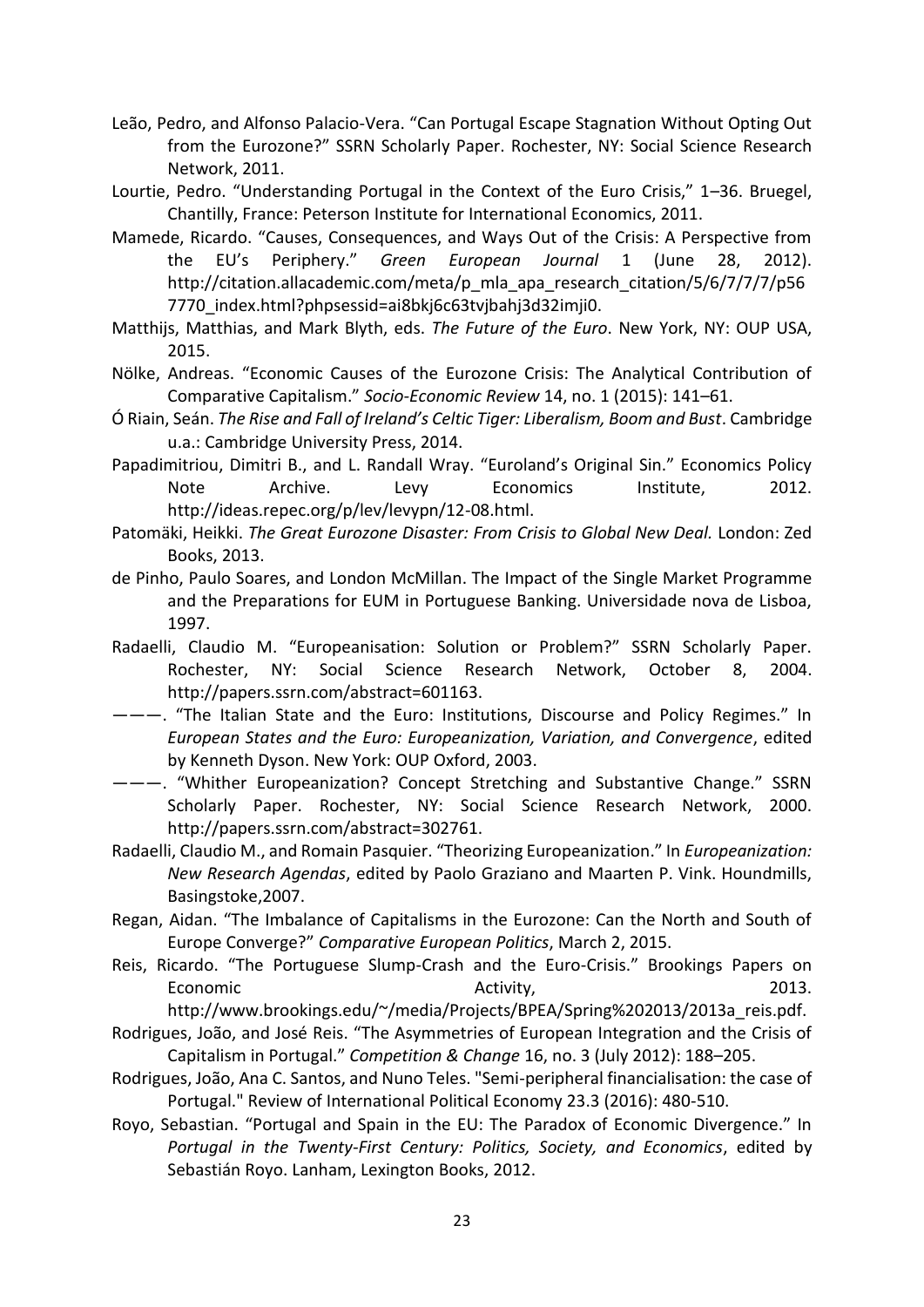- ———.The Europeanization of Portuguese Interest Groups? Trade Unions and Employers' Associations," in Antonio Costa-Pinto and Nuno Severiano Teixeria, editors. *The Europeanization of Portuguese Democracy.*New York: Columbia University Press, 2012.
- Selassie, Abebe Aemro. "Portugal's Economic Crisis: Diagnostics and Remedies." presented at the Ordem dos Economistas - presentation for the IMF, Lisbon, December 12, 2012. https://www.imf.org/external/country/PRT/rr/2012/121212.pdf.
- Smith, Mitchell P. "Introduction: Evaluating The Lisbon Process: A Soft Approach to Hard Objectives." In *Europe and National Economic Transformation: The EU After the Lisbon Decade*, edited by Mitchell P. Smith. New York: Palgrave Macmillan, 2012.
- Stiglitz, Joseph. "Dangers of Deficit-Cut Fetishism." *The Guardian*, March 7, 2010, sec. Opinion. https://www.theguardian.com/commentisfree/2010/mar/07/deficitfetishism-government-spending.
- ———. *The Euro: And Its Threat to the Future of Europe*. Allen Lane, 2016.
- Stockhammer, Engelbert. "Peripheral Europe's Debt and German Wages: The Role of Wage Policy in the Euro Area." *International Journal of Public Policy* 7. 2011.
- Streeck, Wolfgang. *Buying Time: The Delayed Crisis of Democratic Capitalism*. Brooklyn, NY: Verso Books, 2014.
- ———. Re-Forming Capitalism Institutional Change in the German Political Economy. Oxford: Oxford University Press, 2009.
- Streeck, Wolfgang and Thelen, Kathleen. (eds.). Beyond Continuity Institutional Change in Advanced Political Economies. Oxford: Oxford University Press, 2005.
- Távora, Isabel, and Pilar González. "The reform of joint regulation and labour market policy during the current crisis: national report on Portugal." Joint regulation and labour market policy in Europe during the crisis (2014): 321.
- Teixeira, Nuno Severiano. "Introduction: Portugal and European Integration, 1974-2010." In *The Europeanization of Portuguese Democracy*, edited by Antonio Costa Pinto and Nuno Severiano Teixeira, Boulder Colo. : New York: Columbia University Press, 2012.
- Thelen, Kathleen. 2009. 'Institutional Change in Advanced Political Economies'. *British Journal of Industrial Relations.* 47(3): 471-498.
- Triandafyllidou, Anna, Ruby Kouki, Hara Gropas, and Hara Kouki. "Introduction: Is Greece a Modern European Country?" In The Greek Crisis and European Modernity, edited by Anna Triandafyllidou and Ruby Kouki, Hara Gropas. Basingstoke :Palgrave Macmillan, 2013.
- Varoufakis, Yanis, and Stuart Holland. "A Modest Proposal for Overcoming the Euro Crisis." Economics Policy Note Archive. Levy Economics Institute, 2011.
- Vink, Maarten P., and Paolo Graziano. "Challenges of a New Research Agenda." In *Europeanization: New Research Agendas*. Houndmills, Basingstoke,2007.
- Wessels, Wolfgang. *Fifteen into One?: The European Union and Its Member States*. Manchester, England ; New York : New York: Manchester University Press, 2003.

**Notes**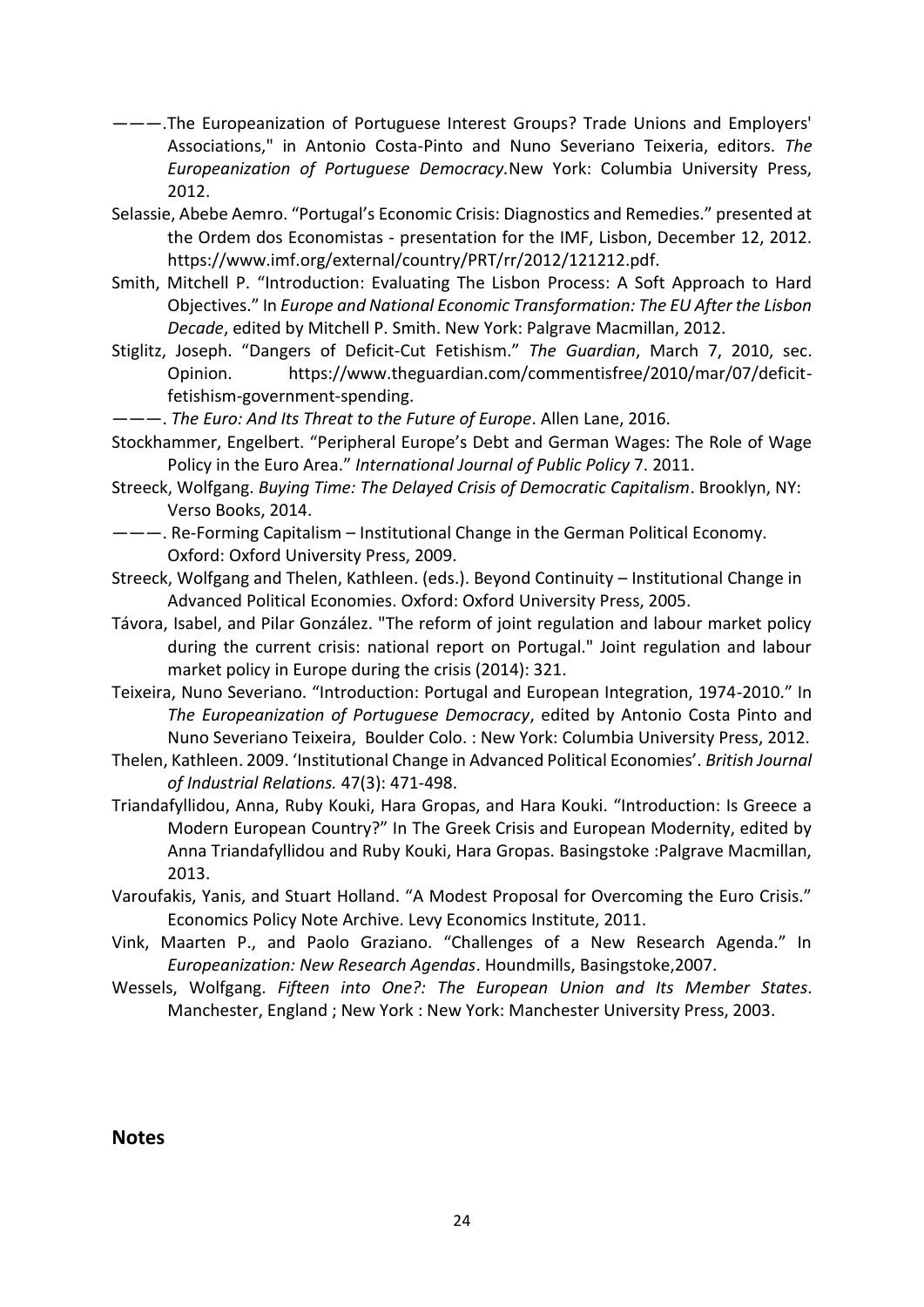Notable exceptions include Rodrigues and Reis "Asymmetries of European Integration,"; Lagoa et al. "The Case of Portugal,"; Royo "Paradox of Economic Divergence,"; Rodrigues et al. "Semi-peripheral financialisation".

<sup>10</sup> Arnold, ""Export performance in Portugal"; Blanchard, "Difficult case of Portugal"; Brazys and Hardiman,"Tiger to PIIGS",31.

<sup>11</sup> Giavazzi and Spaventa" Current account matters"

Clift, *Comparative Political Economy*.

Nölke, "Contribution of Comparative Capitalism," 5; Clift, *Comparative Political Economy*,199–200.

Hall "The Euro Crisis"; Nölke "Economic causes",7-8.

Höpner and Schäfer, "Integration among Unequals", cited in Nölke, "Economic Causes",9*.*

Royo, "Portuguese Interest Groups",163-171

<sup>17</sup> Távora and González, "Labour market policy", 324.

Royo, "Portuguese Interest Groups",139; Távora and González "Labour market policy".

Távora and González "Labour market policy",326; Royo, "Portuguese Interest Groups",139.

<sup>20</sup> Távora and González "Labour market policy", 327; Royo, "Portuguese Interest Groups", 176.

Royo, "Portuguese Interest Groups",153

Ibid,159

Ibid, 160.

- Ibid, 160
- Ibid,161.

<sup>26</sup> Johnston, "Convergence to Crisis"; Hancké, "Unions, Central Banks, and EMU"; Hancké et al. "Comparative Institutional Advantage".

Johnston, "Convergence to Crisis",22.

Ibid

Ibid, 5.

<sup>30</sup> Reis, "The Portuguese Slump". Although Reis cautions that the case of Germany is not representative.

<sup>31</sup> Blanchard,"Difficult Case", 7.

<sup>32</sup> Blanchard, "Difficult Case", 7; Jones "Competitiveness and the European Crisis" 93.

Blanchard, "Difficult Case", 7.

<sup>34</sup> Nölke, "Economic causes".

Ibid,10.

Ibid, 10.

<sup>37</sup> Távora and González, "Labour market policy", 324.

<sup>38</sup> Arnold, "Boosting Economic Performance"; Corkill, The Development of the Portuguese Economy, 158–64.

Banco de Portugal "Portuguese Export Performance",208

Banco de Portugal "Portuguese Export Performance"

Leão and Palacio-Vera, "Can Portugal Escape Stagnation?",11.

Jones, "Competitiveness",92

ibid

<sup>44</sup> Streeck, "Re-Forming Capitalism"; Streeck and Thelen, "Beyond Continuity"; Thelen "Institutional Change".

Thelen, "Institutional Change",473.

Featherstone, "Varieties of Capitalism".

Thelen, "Institutional Change",473.

Ibid,473.

Royo,"Portuguese Interest Groups".

Vink and Graziano, "New Research Agenda,".

Featherstone, "'Varieties of Capitalism and Greece", 32.

Regan, "Imbalance of Capitalisms".

<sup>&</sup>lt;sup>2</sup> Featherstone, "In the Name of Europe,"6-7.

<sup>&</sup>lt;sup>3</sup> Hall, "The Euro Crisis,".

Delors, *Report on Economic and Monetary Union*, 11. Italics are the authors own.

See Triandafyllidou et al., "Introduction".

Antoniades, *Producing Globalisation,* 69.

Clerc, 'Mário Soare',3.

Hancké, *Unions, Central Banks, and EMU*; Johnston and Regan, "European Monetary Integration".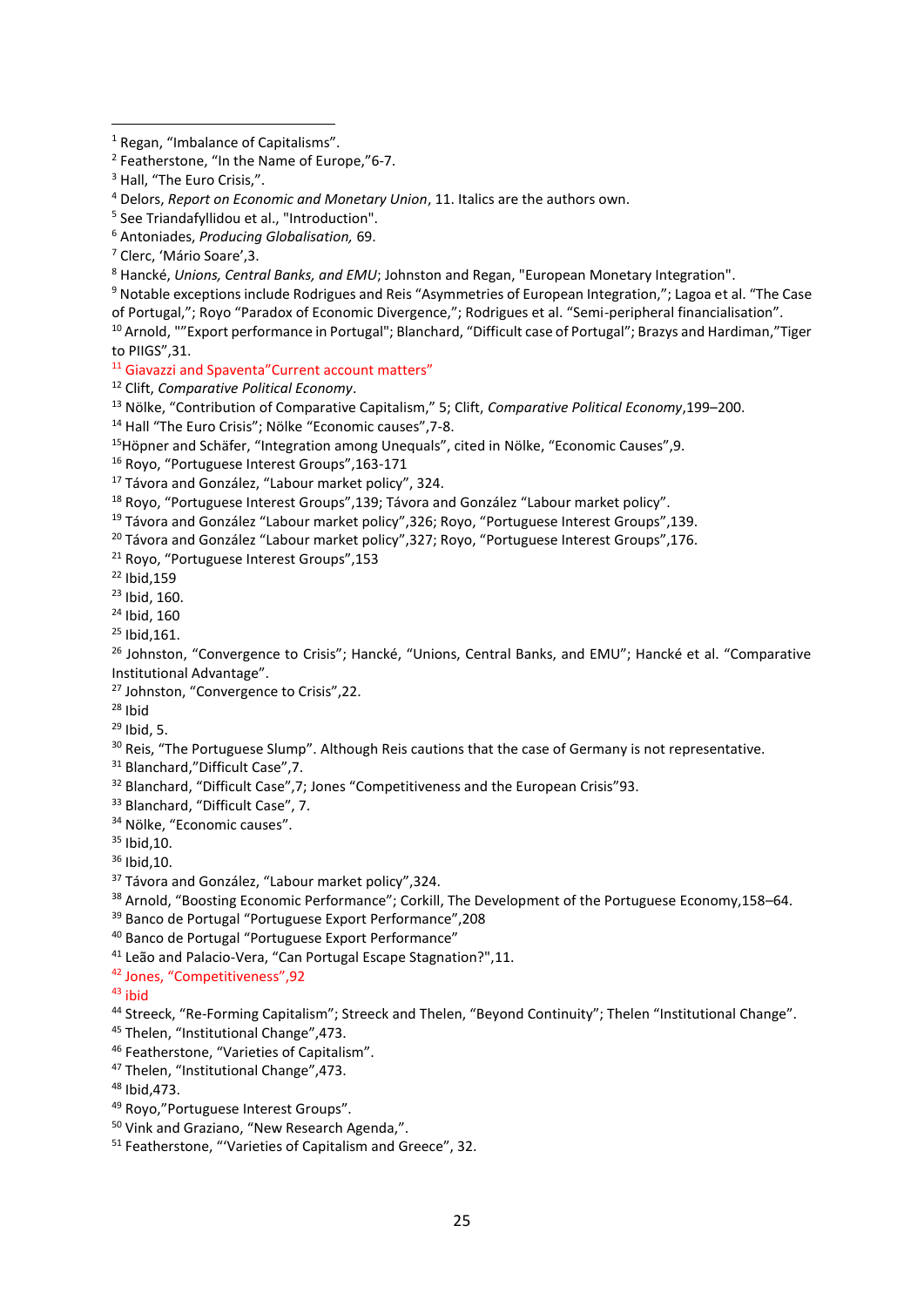Radaelli, "Whither Europeanization?".

Radaelli and Pasquier,39(italics added).

Just as Wessels, *Fifteen into One?* and Heritier et al., *Differential Europe* do.

This section draws on the discussion in Dooley, "Portugal's Economic Crisis".

Teixeira, "Introduction",25.

<sup>62</sup> Figures cover the period from 1986-2000.

 Decressin and Mauro, "The Portuguese Banking System",5; Leão, et al., "Financialisation in the European Periphery",6.

European Commission Occasional Paper 11,; Banco de Portugal, "The Portuguese Economy", xxi.

Dooley,"Portugal's Economic Crisis"

Rodrigues et al. "Semi-Peripheral Financialisation".

See Decressin and Mauro "The Portuguese Banking System,"7 for a detailed summary of these measures.

Decressin and Mauro, "The Portuguese Banking System"7–9; Dooley, "Portugal's Economic Crisis".

Rodrigues et al. "Semi-peripheral Financialisation"

<sup>70</sup> See Decressin and Mauro, "The Portuguese Banking System", 10 for a list of selloffs.

 Honohan "Consequences for Greece and Portugal", 3. The discussion of this paragraph draws on the detailed account of Decressin and Mauro "The Portuguese Banking System. See pages 5-10 especially.

European Commission "Portuguese Economy after the Boom" 57; Lagoa et al., "The Case of Portugal,"17.

Lagoa et al., "The Case of Portugal,",7.

Ibid.,9.

Rodrigues et al. "Semi-peripheral Financialisation"

European Commission "Portuguese Economy after the Boom",57.

Ibid.,58.

<sup>78</sup> Lagoa et al., "The Case of Portugal,"16.

Banco de Portugal, "Portuguese Export Performance" 66.

Dooley, "Portugal's Economic Crisis"

Rodrigues and Reis, "Asymmetries of European Integration",197.

Corkill, *Development of the Portuguese Economy*,43.

Rodrigues et al, "Semi-Peripheral Financialisation",495.

Ibid,496.

85 IMF, Country Report, 8.

86 Reis, "The Portuguese Slump", 156.

Lourtie, "Understanding Portugal",6.

Ibid.

<sup>89</sup> Leão, et al. "Financialisation in the European Periphery," note, from the period 1993-2007; Decressin and Mauro "The Portuguese Banking System".

Lourtie, "Understanding Portugal"

Cardoso, "Household Behaviour"

IMF, "Country Report" 9.

Ibid.

Ihid.

95 Selassie, "Portugal's Economic Crisis"5-7.

96 Lagoa et al., "The Case of Portugal,"12.

97 Lagoa et al., "The Case of Portugal,"12.; Dooley, "Portugal's Economic Crisis".

98 Regan, "Imbalance of Capitalisms", 6.

<sup>99</sup> Teixeira, "Introduction",18-19.

Ibid, 18-19.

<sup>101</sup> I thank an anonymous reviewer for directing me towards this quotation; see Gasper, "União Europeia".

Smith, "Introduction".

 Radaelli, "Europeanisation: Solution or Problem?,",3; Bulmer, "Theorizing Europeanization,"52; Börzel and Thomas Risse, "Conceptualizing the Domestic Impact of Europe,"; Heritier et al., *Differential Europe*; Knill et al. "Neglected Faces of Europeanization",519-37.

 Wessels, *Fifteen into One?*; Heritier et al., *Differential Europe*; Vink and Graziano, " New Research Agenda," 9; Radaelli, "Italian State and the Euro",33.

Vink and Graziano, "New Research Agenda,"9.

Laffan, "Core Executives,".

Vink and Graziano, "New Research Agenda,"10–11; Wessels, *Fifteen into One?*, xv.